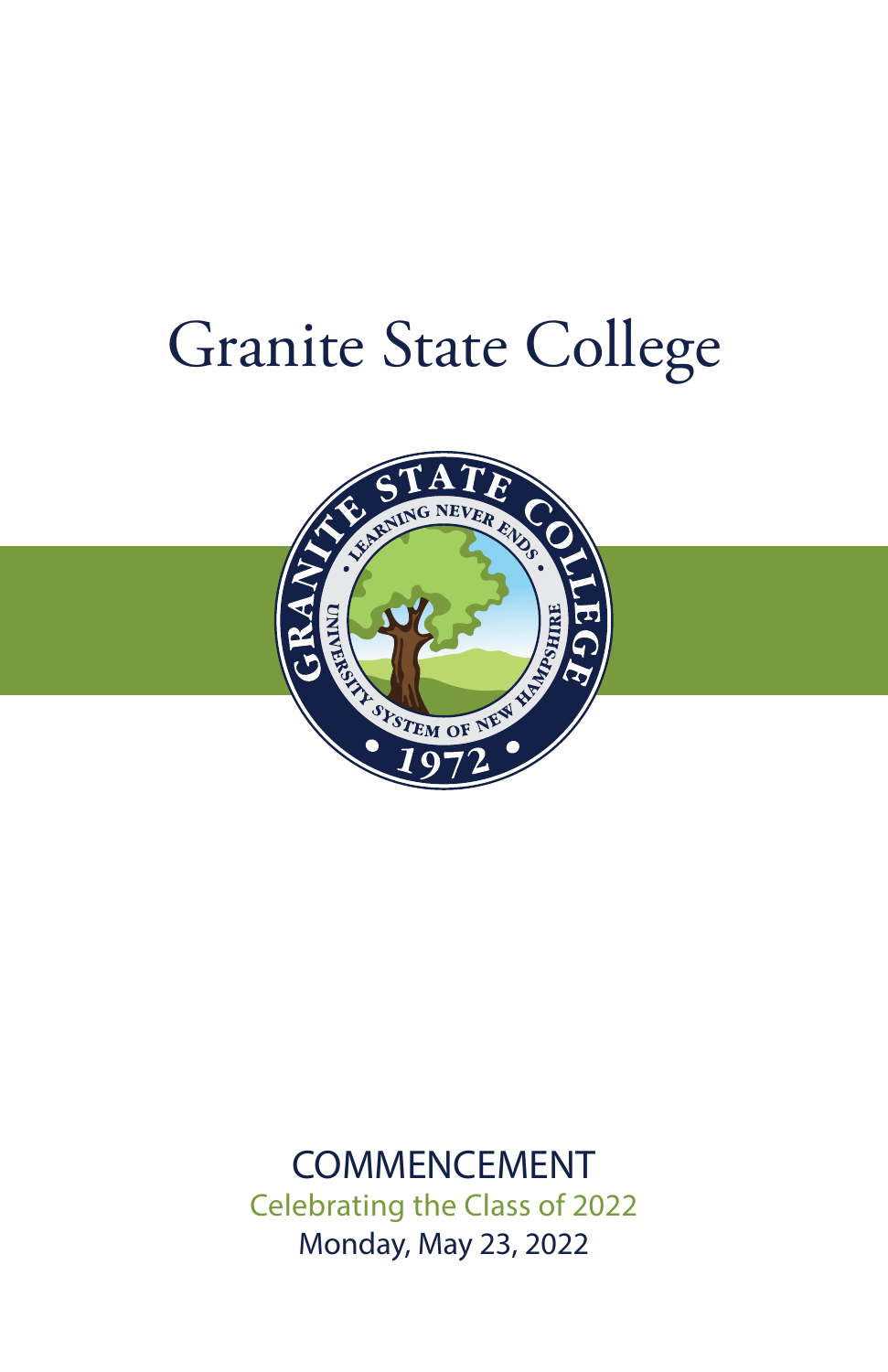Twenty years from now you will be more disappointed by the things that you did not do than by the ones you did do. So throw off the bowlines. Sail away from the safe harbor. Catch the trade winds in your sails.

Explore.

Dream.





– Mark Twain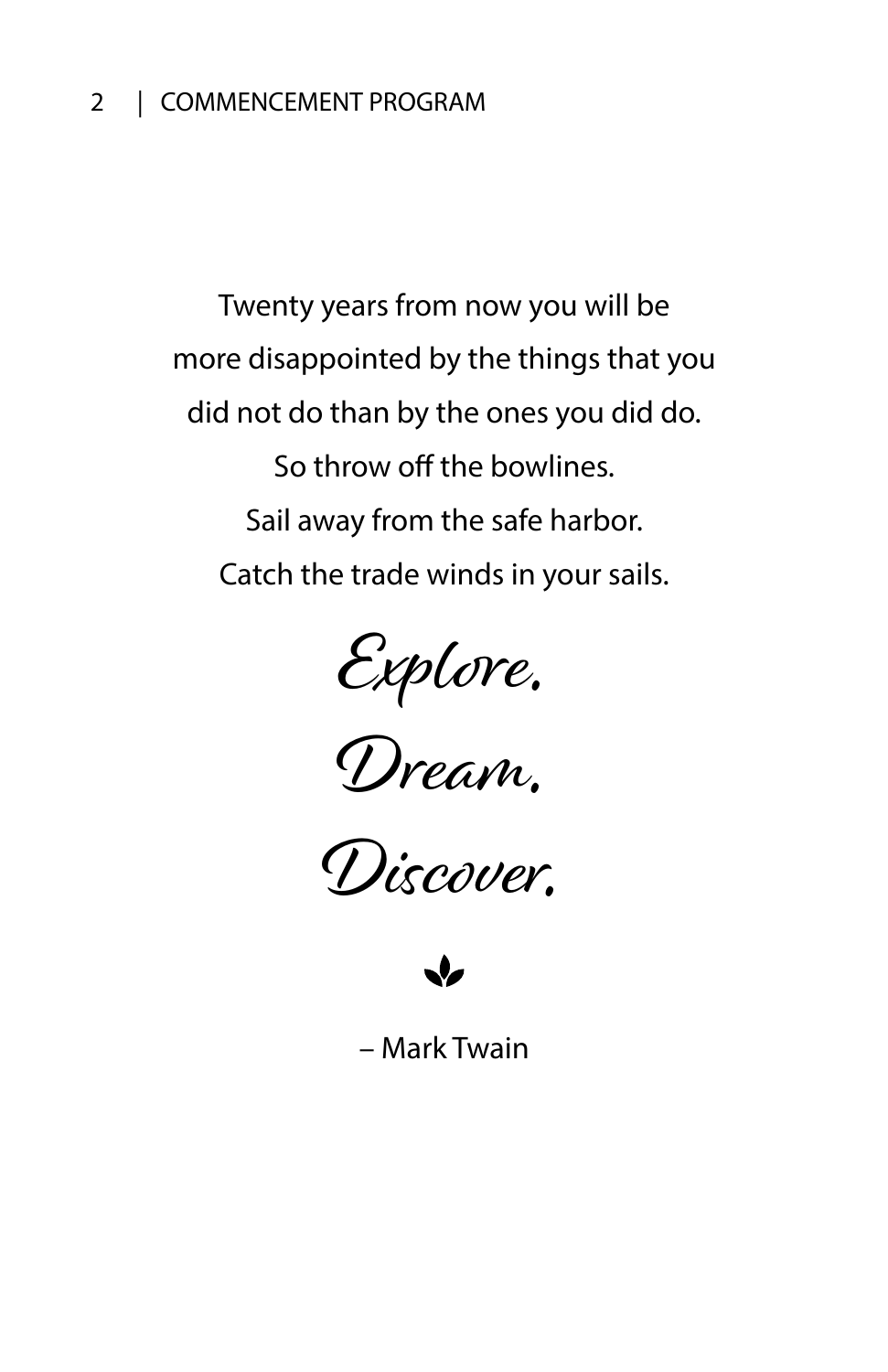# 3 | COMMENCEMENT PROGRAM

### **PROCESSIONAL**

Announcement by Mike Decelle, *Dean of Granite State College & UNH Manchester*

Academic Gonfalon Bearers:

- José Calvo, *USNH Student Trustee*
- Cordell Drabble, *Class of 2022*
- Ty Gioacchini, *Class of 2022*
- Courtney Rice*, Granite State College Faculty*
- Madison Vasquez, *Class of 2022*

Mace Bearer: Sam Mellert, *Class of 2022 Student Speaker*

### **WELCOME AND INTRODUCTIONS**

Mike Decelle, *Dean, Granite State College & UNH Manchester*

### **NATIONAL ANTHEM**

Mark Geuther, *Class of 2022*

### **MESSAGE TO THE GRADUATES**

Dr. James W. Dean, Jr., *President, Granite State College and University of New Hampshire*

### **GREETINGS FROM THE GRADUATES**

Sam Mellert, *Class of 2022*

### **VICTOR MONTANA AWARD**

Tina Sharby, *Class of 2019, Chief Human Resources Officer, EasterSeals NH*

### **DISTINGUISHED FACULTY AWARDS**

Paula Shafer M.S. Carmen Frederico M.B.A.

### **GRANITE STATE AWARD**

Mike Ramshaw, *President, New Hampshire Fisher Cats*

### **HONORARY DOCTORATE IN HUMANE LETTERS**

Jeff Feingold, *Editor, NH Business Review*

### **ACKNOWLEDGMENT OF THE HONORS GROUPS**

Dr. Tamara VonGeorge, *Dean of Academic Affairs and Undergraduate Studies*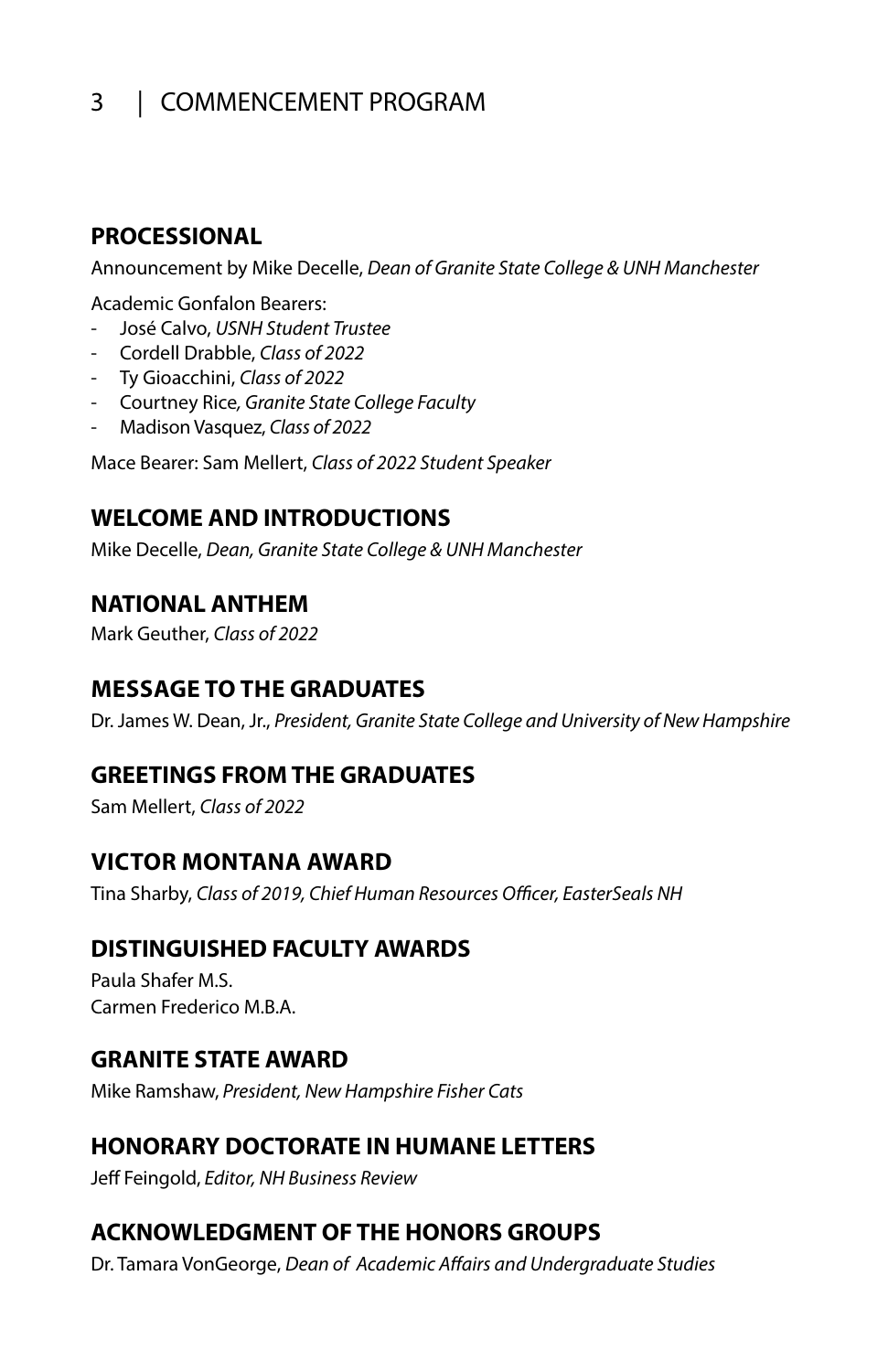# 4 | COMMENCEMENT PROGRAM

### **CONFERRING OF DEGREES**

*MASTER'S* Announced by Dr. Carina Self, *Dean of Graduate Studies*

### *UNDERGRADUATE*

BACHELOR'S: Announced by Dr. Nick Marks, *Dean of the School of Education* ASSOCIATE: Announced by Mr. Todd Slover, *Director of Institutional Effectiveness, Compliance, and Planning* 

### **CLOSING**

Mike Decelle, *Dean, Granite State College & UNH Manchester*

# **RECESSIONAL**



*NOTE: Conferral of June 2022 candidates is pending successful completion of all remaining course work in their programs. Final grade point averages for these candidates are pending completion of courses in progress for spring semester.*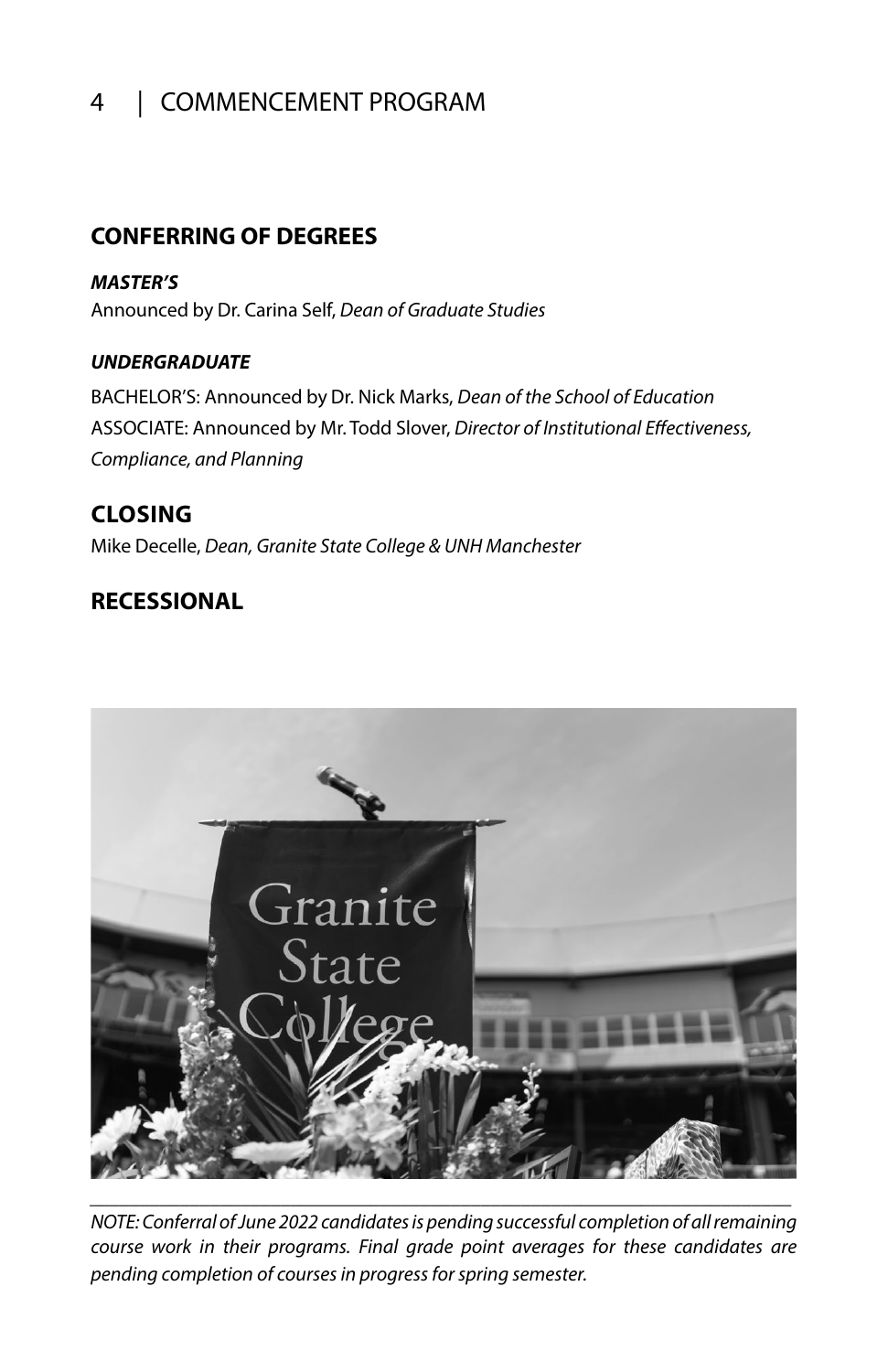# 5 | HONORS CRITERIA

### **BACCALAUREATE STUDENT HONORS**

Bachelor's Degree candidates with honors designation have achieved outstanding academic performance and have completed the college's academic residency requirements.

*Note: the graduation program lists honors based on the GPA at the time of publication.* 

Honors are as follows:

| GPA          | <b>DESIGNATION</b> |
|--------------|--------------------|
| $3.75 - 4.0$ | summa cum laude    |
| 3.50-3.74    | magna cum laude    |
| 3.25-3.49    | cum laude          |

### **ASSOCIATE STUDENT HONORS**

Associate Degree candidates with honors designation have achieved outstanding academic performance and have completed the college's academic residency requirements.

*Note: the graduation program lists honors based on the GPA at the time of publication.* 

Honors are as follows:

| GPA          | <b>DESIGNATION</b> |
|--------------|--------------------|
| $3.75 - 4.0$ | high honors        |
| 3.25 - 3.74  | honors             |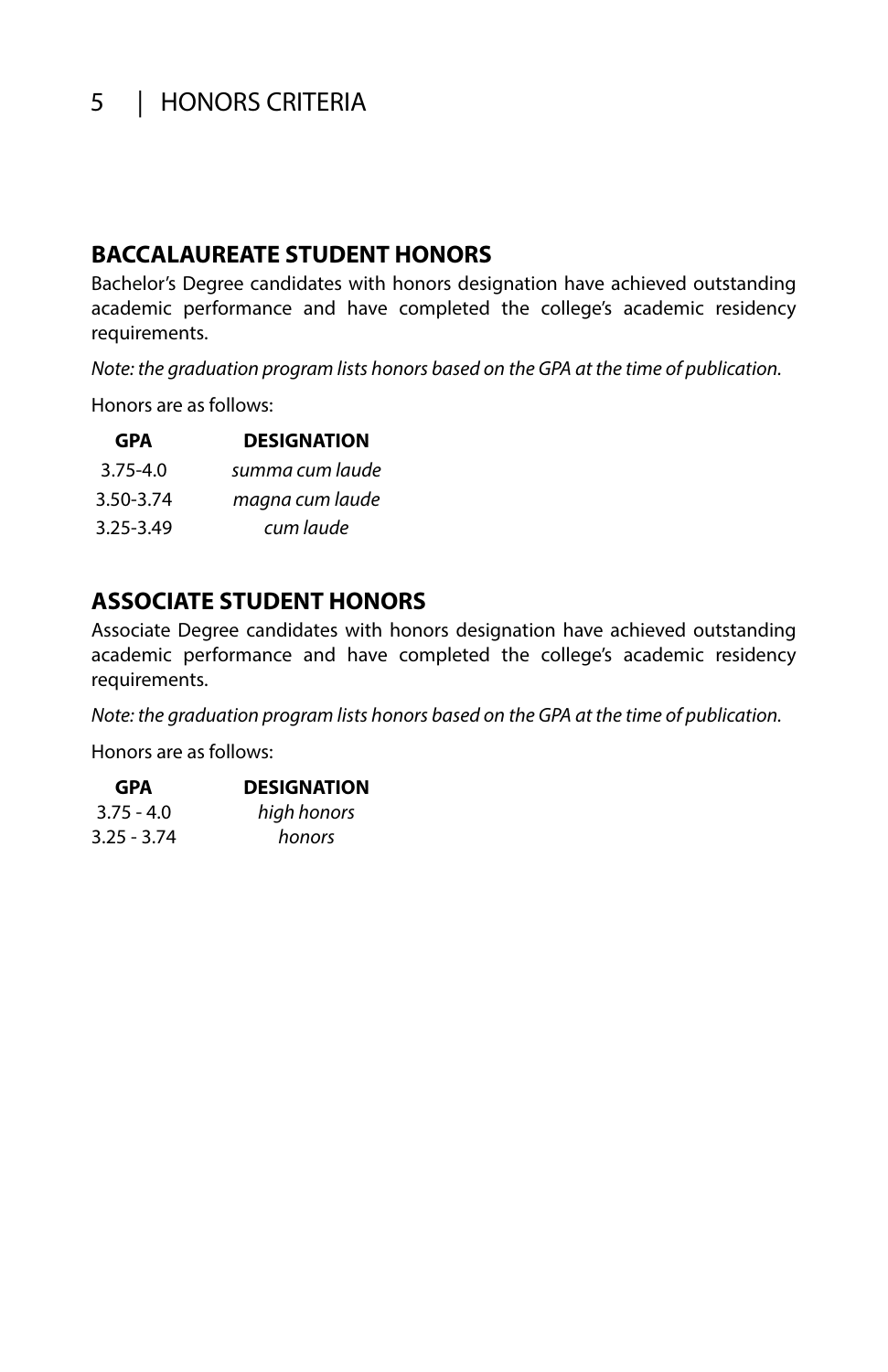# 6 | HONORS CRITERIA

### **ALPHA SIGMA LAMBDA | 2021-2022**

Alpha Sigma Lambda is a National Honor Society which recognizes adult students who achieve and maintain high scholastic standards.

### **The following students were inducted into Alpha Sigma Lambda for the 2021-2022 academic year:**

Crystal Albritton Abigail Baker Daniel Bell Hope Bibeault Laura Boncek Elizabeth Brown Shelby Brown Elisa Careggio Heather Cassavaugh Michael Cassell Shannon Champagne Kara Chartier Aven Comstock Thea Conway Ashley Couturier Shelley-Ann Cullen Isabella Desimone Lisa Doyon Laurie Field Abigail Foreman

Alyssa Garner Kacey Gassett Sara Gates Natasha Gaudette Christina Gill Joan Gravette Morgan Greene Todd Hearn Rhonda Hensley Frankie Hitchcock Brandy Hollis Jayson Jackson Anthony Jerome Lindsey Judkins David Kell Jordan Kesel Miles Leno Albert Letourneau Iris Litterio Kaitlyn Marcella

Jaime Marchand Ruvim Martynovich Meagan Mcquade Samuel Mellert Kyle Noel Jeanin Onos Lynn Ouellette Andrew Perry Carolann Peteroli Madison Ricker Joseph Russo Denise Sherburne Rachel Stoudt Joseph Tropea Annonciata Uwihoreye Whitney Walker Sara Weldon Douglas Wilson

#### MEMBERSHIP CRITERIA

- 1. Candidates must earn a minimum of 24 credits at Granite State College. Of these 24 credits, 12 credits *must be in liberal arts and sciences, not including applied arts/sciences courses.*
- *2. Candidates must have attended a minimum of four terms at Granite State College and have a minimum grade point average of 3.5.*
- *3. Candidates must be admitted degree students in their first degree at their current level (first Associate or first Bachelor's Degree at Granite State College).*
- *4. Inductees will rank in the highest ten percent of all those who satisfy the requirements above.*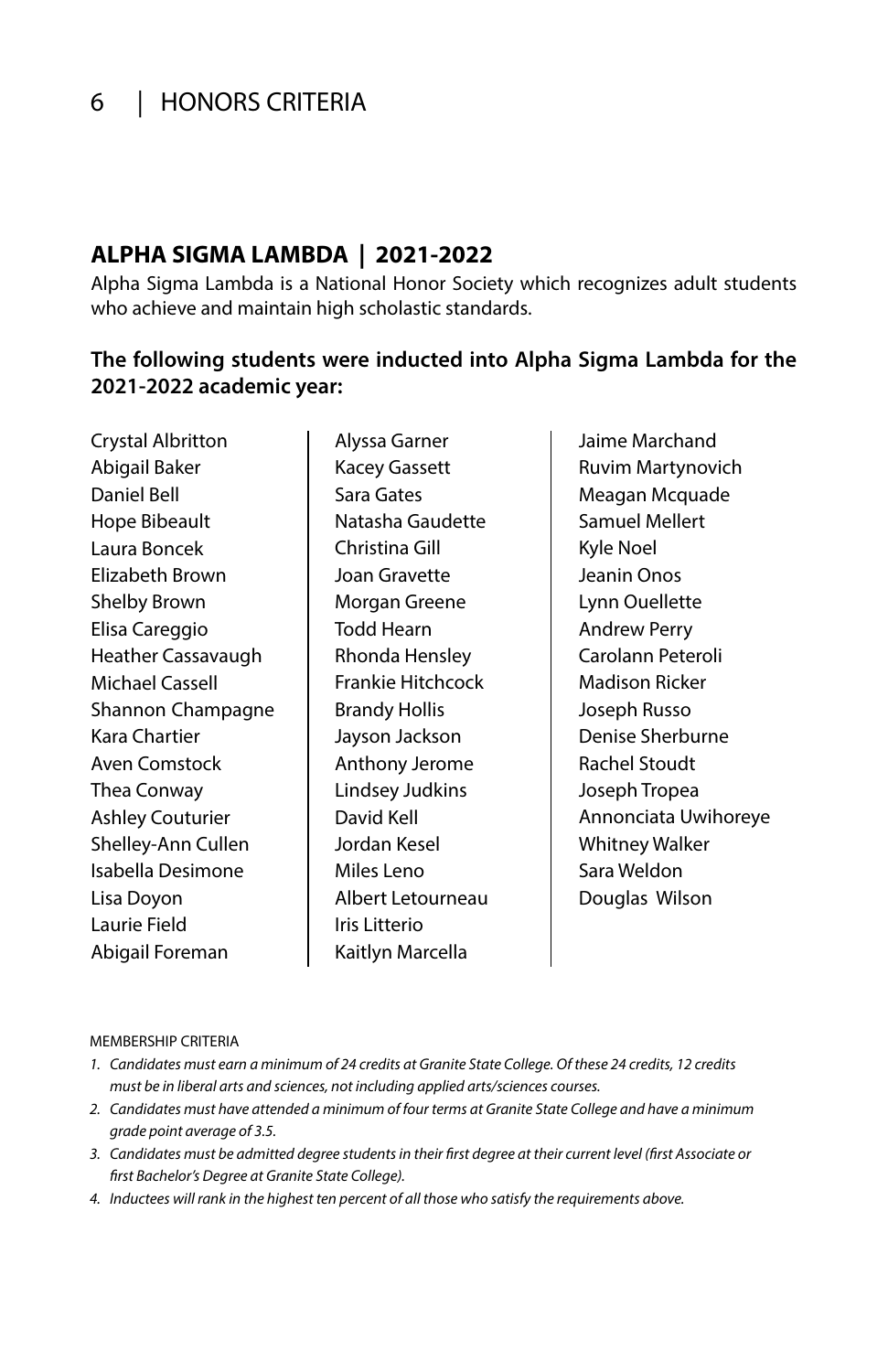# 7 | MASTER'S DEGREE GRADUATES

### **MASTER OF SCIENCE**

#### **HEALTH CARE MANAGEMENT**

Robert B Bernier, Manchester, NH, June 30, 2022 Sylwia D Blawat, Annapolis, MD, September 30, 2021 Carmela H DeVoy, Dover, NH, September 30, 2021 Robert G Fishwick, Concord, NH, September 30, 2021 Elizabeth J Morrill, Franklin, NH, June 30, 2022 Lisa A Thompson, Swanzey, NH, June 30, 2022

#### **INSTRUCTION AND LEADERSHIP**

Alison L Amidon, Putney, VT, June 30, 2022 Misty D Blais, Pittsburg, NH, December 30, 2021 Tammy L Bond, Fremont, NH, March 30, 2022 Briana L Costa, Pelham, NH, December 30, 2021 Danielle E Finigan, Derry, NH, June 30, 2022 Sherie S Hodge, Claremont, NH, September 30, 2021 Keith J Jones, Milford, NH, March 30, 2022 Christine S Kazangian, Litchfield, NH, March 30, 2022 Danielle M Maher, Moultonborough, NH, December 30, 2021 Tracey R Marshall, Newfields, NH, March 30, 2022 Elizabeth P McPhee, Mount Holly, VT, June 30, 2022 Sarah E Mcbride, Lyme, NH, March 30, 2022 Aimee R Nicholas, Dalton, GA, December 30, 2021 Robin L Prew, Newbury, NH, March 30, 2022 Laura I Taylor, Bradford, VT, March 30, 2022 Lawrence A Tighe, Mont Vernon, NH, December 30, 2021 Amy A Van Loon, Hudson, NH, June 30, 2022

#### **LEADERSHIP**

Jacqueline Arroyo, Ozone Park, NY, June 30, 2022 Cheryle E Burke, Hudson, NH, March 30, 2022 Ashley M Eskel, Plaistow, NH, September 30, 2021 Mark E Geuther, Dover, NH, December 30, 2021 Tyler W Gioacchini, Manchester, NH, September 30, 2021 Jason L Grant, Raymond, NH, September 30, 2021 Jason M Graves, Eliott, ME, September 30, 2021 Marlene E Hammond, Chichester, NH, December 30, 2021 Joseph M Hauser, APO, AE, March 30, 2022 Thomas J Hennessey, Hopkinton, NH, March 30, 2022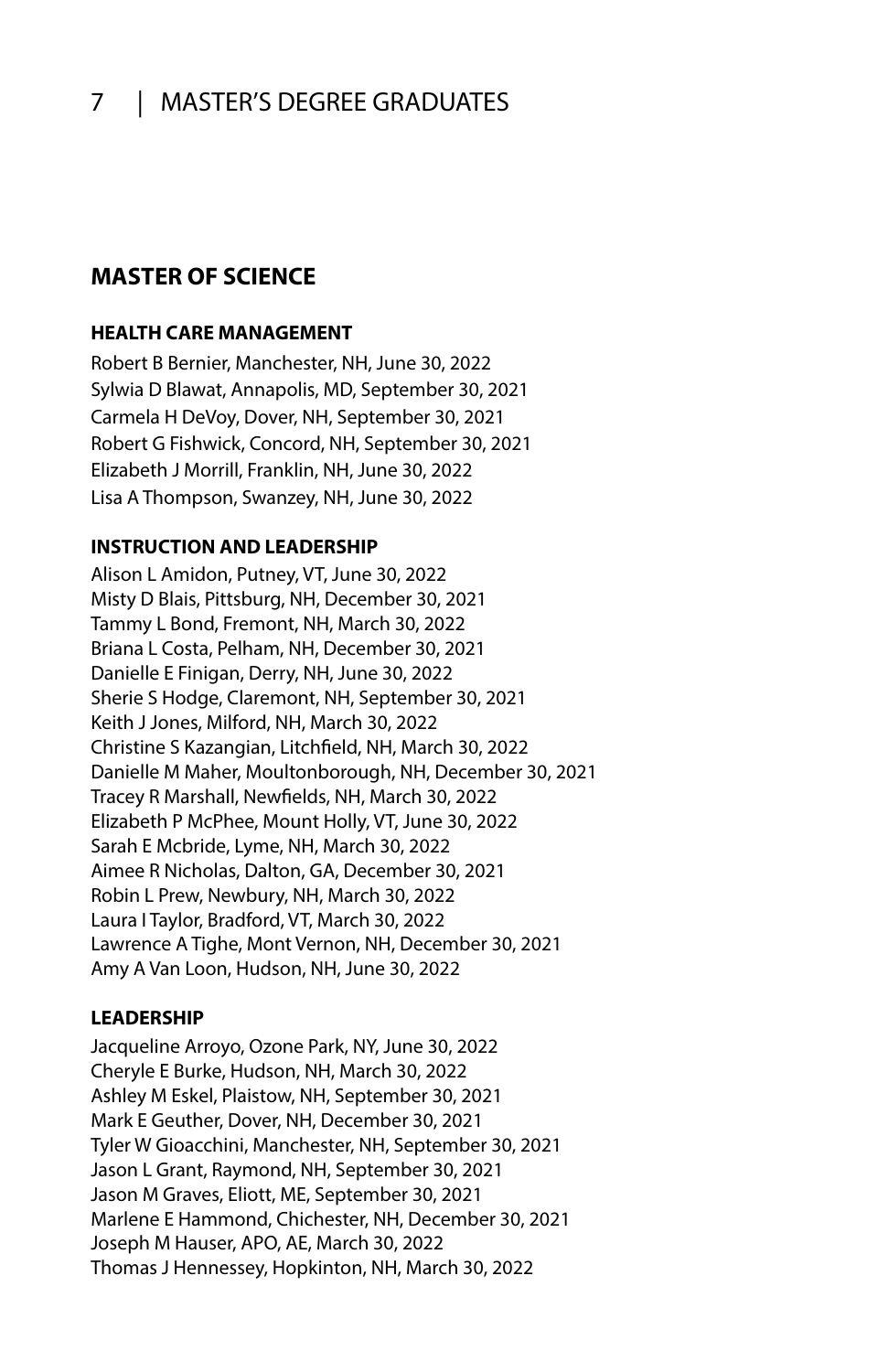### 8 | MASTER'S DEGREE GRADUATES

Shelby A Hoffman, Barrington, NH, June 30, 2022 Jessica M Horton, Walpole, NH, March 30, 2022 Erlon B Jones, Chatham, NH, June 30, 2022 Vanessa L Koch, Danville, VT, March 30, 2022 Aimee K Lee, Plymouth, NH, June 30, 2022 Paige D Mcafee, North Woodstock, NH, September 30, 2021 Heather K Mckinnon, Concord, NH, March 30, 2022 Carolyn L O'Driscoll, Durham, NH, March 30, 2022 Jody L Oliver, Lyndonville, VT, June 30, 2022 Donald F Shedd, Bedford, NH, June 30, 2022 Dagmar Vlahos, Mont Vernon, NH, December 30, 2021 Ashley B Wilson, Portsmouth, NH, September 30, 2021 Xueyun Zhang, Hudson, NH, September 30, 2021

#### **MANAGEMENT**

Mark A Hutchinson, Yoder, IN, December 30, 2021 Stephanie M Read, Canaan, NH, March 30, 2022 Rachel Thompson, Normal, IL, September 30, 2021

#### **NURSING HEALTH CARE LEADERSHIP**

Samantha J Diaz, Merrimack, NH, June 30, 2022 Anne M Durant, Concord, NH, March 30, 2022 Jacqui P Falco, Medford, MA, September 30, 2021 Betty-Jo L Heney, Intervale, NH, March 30, 2022 Christine L Weber, Manchester, NH, December 30, 2021

#### **PROJECT MANAGEMENT**

Peter R Girard, Exeter, NH, December 30, 2021 Kimberly A Holm, Melrose, MA, December 30, 2021 Abigail R Jahanshahi, Stillwater, OK, March 30, 2022 Kendera N Mazzuchelli, Rindge, NH, June 30, 2022 Paige D Mcafee, North Woodstock, NH, June 30, 2022 Cari M Perreault, Berlin, NH, September 30, 2021 Patrick S Rolfe, San Antonio, TX, September 30, 2021 Courtney M Weymouth, East Wakefield, NH, June 30, 2022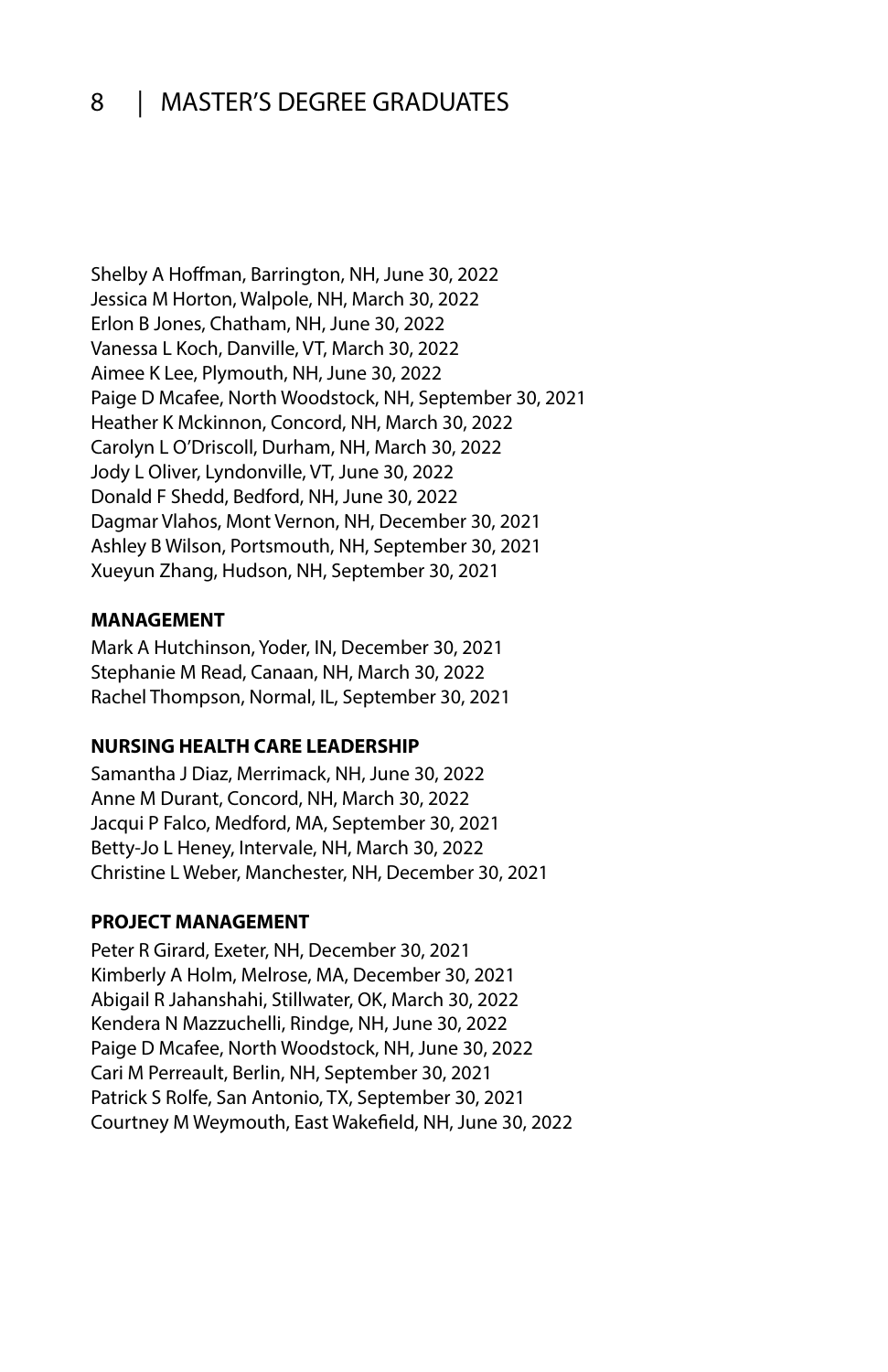### **BACHELOR OF ARTS**

#### **ENGLISH**

Barbara M Bixby, Laconia, NH, June 30, 2022*, magna cum laude* Katherine J Parker-Wright, Dover, NH, March 30, 2022*, summa cum laude*

#### **ENGLISH LANGUAGE ARTS / ELEMENTARY EDUCATION / GENERAL SPECIAL EDUCATION**

Caitlin E Dubisz, Haverhill, MA, June 30, 2022, *summa cum laude* Karissa A Peltier, New Haven, VT, June 30, 2022, *high honors* Kayleigh C Roper, Bedford, NH, June 30, 2022 Kayla B Seavey, Atkinson, NH, June 30, 2022, *summa cum laude*

#### **ENGLISH LANGUAGE ARTS / GENERAL SPECIAL EDUCATION**

Michelle J Shaw, Rochester, NH, March 30, 2022, *summa cum laude* Rachel A Stoudt, Laconia, NH, June 30, 2022, *summa cum laude* Sarah G Tobin, Deerfield, NH, June 30, 2022

#### **ENGLISH LANGUAGE ARTS**

Brianna Grullon, Philadelphia, NY, December 30, 2021

#### **HISTORY**

Laurie W Jones, Fayetteville, NC, June 30, 2022, *summa cum laude* Byron D Lima, Riverside, CA, September 30, 2021, *summa cum laude* Meghan L Morse, Weare, NH, March 30, 2022

#### **INDIVIDUALIZED STUDIES**

Durry Y Ahmed, Manchester, NH, June 30, 2022

#### **INDIVIDUALIZED STUDIES IN HUMANITIES**

Sarah C Blevins, Eton, GA, December 30, 2021, *summa cum laude* Megan M Crane, Gig Harbor, WA, September 30, 2021, *magna cum laude* Hannah E John, Concord, NH, June 30, 2022, *magna cum laude* Weslon L Kelly, Sunrise, FL, June 30, 2022, *summa cum laude* Elyse B Messick, Hudson, NH, September 30, 2021 Alysia A Rice, Concord, NH, June 30, 2022, *magna cum laude* Thomas J Sears, Bangor, ME, December 30, 2021, *summa cum laude* Christina E Wallis, Keene, NH, March 30, 2022, *cum laude*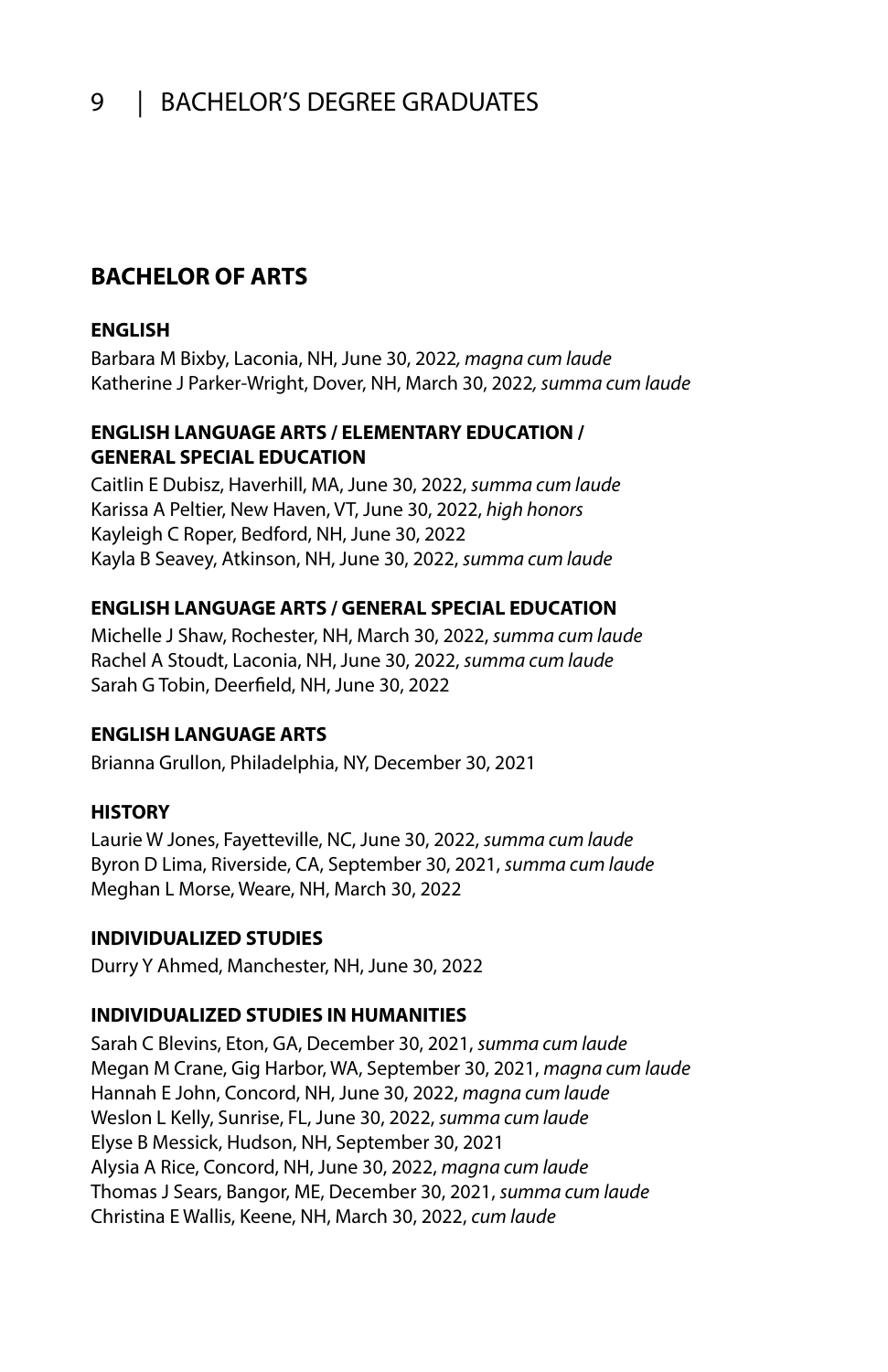#### **MATH STUDIES**

Patricia M Covolo, Portsmouth, NH, September 30, 2021, *summa cum laude*

#### **MATH STUDIES / ELEMENTARY EDUCATION / GENERAL SPECIAL EDUCATION**

Heather E Forte, Rindge, NH, June 30, 2022, *magna cum laude*

#### **MATH STUDIES / GRADES 5-8**

Tyler A Adams, Goffstown, NH, March 30, 2022, *summa cum laude* Brian K Eibert, Dover, NH, December 30, 2021, *summa cum laude*

#### **MATH STUDIES / GRADES 7-12**

Kellie M Trudeau, Somersworth, NH, June 30, 2022, *magna cum laude* April L Tucker, Somersworth, NH, March 30, 2022, *summa cum laude*

#### **MATH STUDIES UPPER LEVEL**

Erin K Wolforth, Union, NH, June 30, 2022, *summa cum laude*

#### **SOCIAL STUDIES**

Ben J Douglas, Portsmouth, NH, December 30, 2021

#### **SOCIAL STUDIES / ELEMENTARY EDUCATION / GENERAL SPECIAL EDUCATION**

Gillian M Cahill, South Ryegate, VT, March 30, 2022, *summa cum laude* Joshua M Cota, Springfield, NH, June 30, 2022, *summa cum laude* Cristin M Vondrasek, Sandown, NH, June 30, 2022, *summa cum laude* Lindsey N Wood, Somersworth, NH, June 30, 2022, *summa cum laude*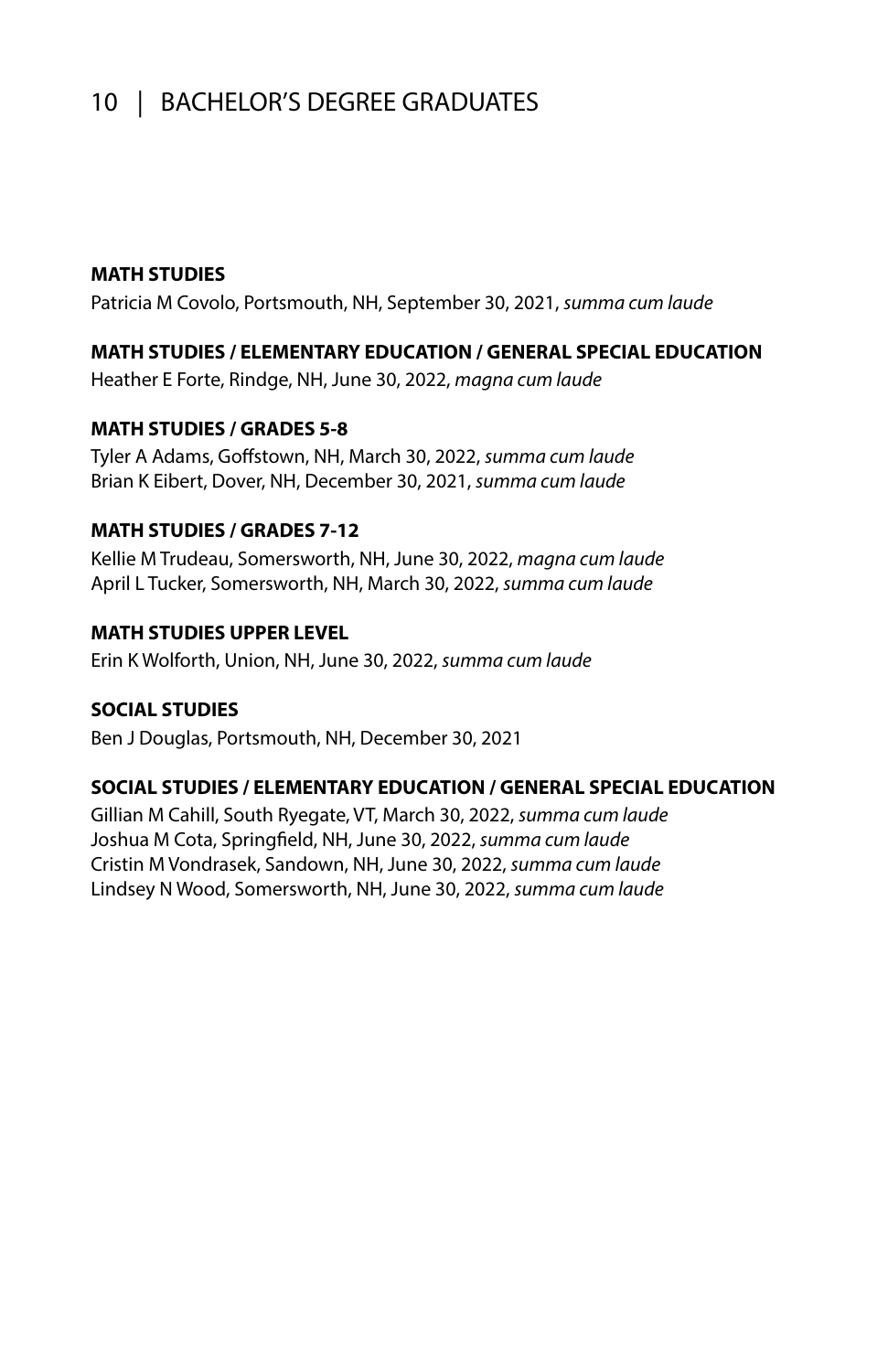### **BACHELOR OF SCIENCE**

### **ACCOUNTING AND FINANCE**

Toby M Dominick, Alton Bay, NH, March 30, 2022, *magna cum laude* Anthony M Esparza, Plaistow, NH, December 30, 2021, *magna cum laude* Eric P Hannes, Lovell, ME, September 30, 2021 Meghan E Hicks, West Lebanon, NH, December 30, 2021, *summa cum laude* Anis Oveisi, Raymond, NH, June 30, 2022, *summa cum laude* Robert S Schramm, Stratham, NH, December 30, 2021, *summa cum laude* Sherri L Stanchfield, West Palm Beach, FL, December 30, 2021, *summa cum laude* Leann L Tsou, Exeter, NH, December 30, 2021, *summa cum laude*

#### **ALLIED HEALTH LEADERSHIP**

Catherine L St Vincent, Atlanta, GA, March 30, 2022, *magna cum laude*

#### **APPLIED STUDIES IN EDUCATION AND TRAINING**

Michael T Banja, Lawrenceville, GA, December 30, 2021, *summa cum laude* Elizabeth D Brown, Somersworth, NH, June 30, 2022, *summa cum laude* Dionisio E Casas, Colorado Springs, CO, September 30, 2021, *summa cum laude* John D Cormier, Farmington, NH, March 30, 2022, *magna cum laude* Jesse D Garcia-Montes, Union, NH, December 30, 2021, *summa cum laude* Scott B Gossett, Valdosta, GA, June 30, 2022, *summa cum laude* Daniel L Grove, Pipe Creek, TX, December 30, 2021, *magna cum laude* Albert P Letourneau, Columbus, MS, June 30, 2022, *summa cum laude* Carolann L Peteroli, Ocean Springs, MS, March 30, 2022, *summa cum laude* Nathaniel M Powers, APO, AE, September 30, 2021, *summa cum laude* Chauvin Joshua E Rupley, Goodyear, AZ, June 30, 2022, *summa cum laude* Grant J Smart, Puyallup, WA, September 30, 2021, *summa cum laude* Branden L Twilley, Navarre, FL, December 30, 2021, *magna cum laude* Michael J Wooden, Biloxi, MS, December 30, 2021, *summa cum laude*

#### **APPLIED STUDIES IN HUMAN SERVICES AND EARLY CHILDHOOD DEVELOPMENT**

Brittney M LeClair, Charlestown, NH, June 30, 2022, *magna cum laude* Lindsey N Melanson, Manchester, NH, March 30, 2022, *honors* Stephanie S Pena Figueroa, Manchester, NH, March 30, 2022, *summa cum laude* Tiana T Washington, Avondale, LA, December 30, 2021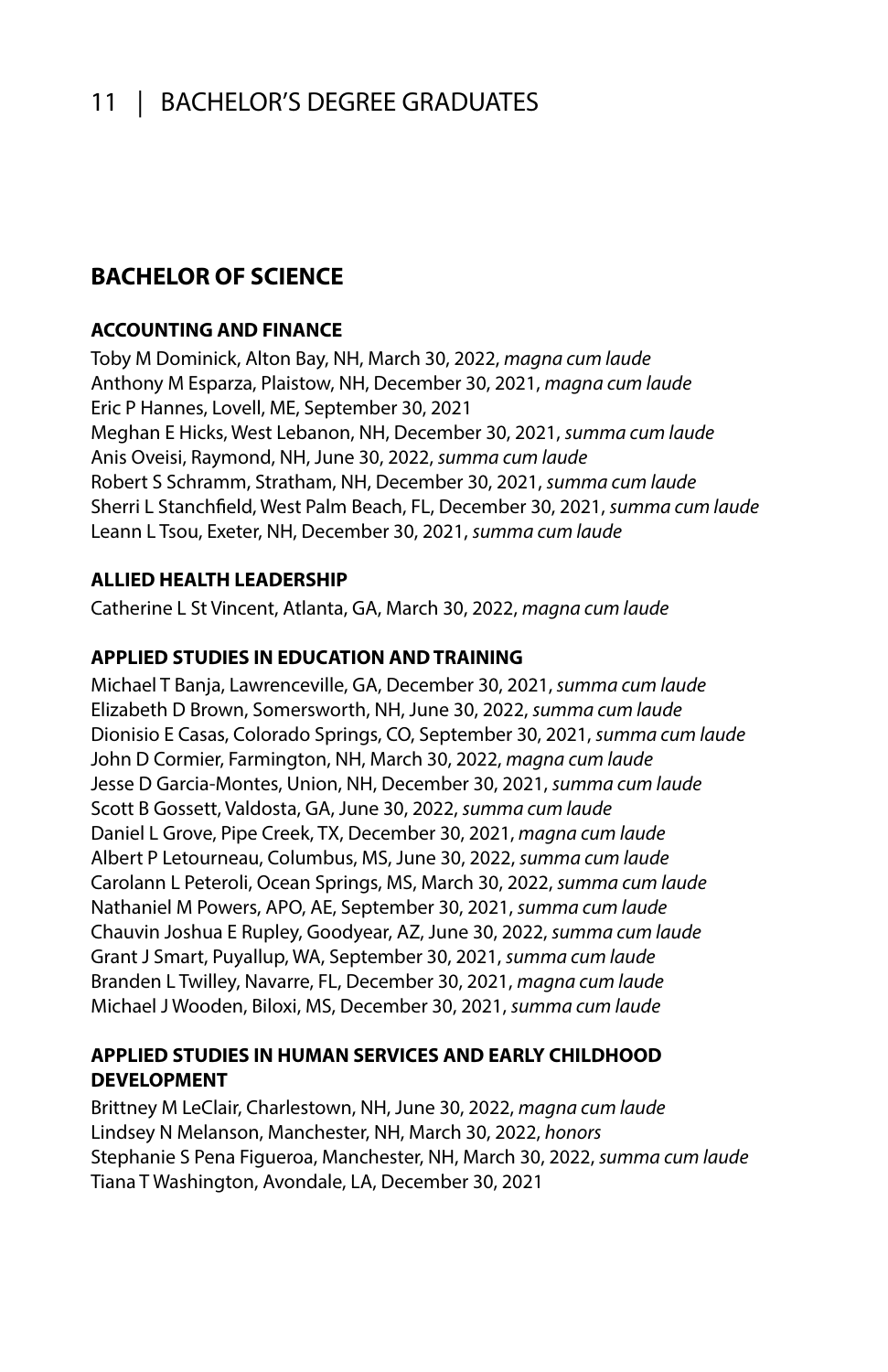#### **APPLIED STUDIES IN MANAGEMENT**

Jason E Bazin, Schertz, TX, September 30, 2021, *summa cum laude* Daniel N Bell, Minot, ND, March 30, 2022, *summa cum laude* Ryan W Bump, Goffstown, NH, September 30, 2021, *summa cum laude* Scott D Cooney, White River Junction, VT, June 30, 2022, *summa cum laude* Justin A Cutting, Hampton, NH, September 30, 2021, *summa cum laude* Elizabeth A DeTrude, Rochester, NH, December 30, 2021, *magna cum laude* Richard M Fitzpatrick, Goffstown, NH, March 30, 2022, *magna cum laude* Peter L Franggos, Manchester, NH, December 30, 2021, *magna cum laude* Joseph P Keller, Hooksett, NH, March 30, 2022, *summa cum laude* Taylor R Kunz, Sparks, NV, December 30, 2021, *summa cum laude* Shana M Lund, Chocorua, NH, March 30, 2022 Brian D Marshall, Exeter, NH, March 30, 2022 Nikolos W McCulloch, Weare, NH, September 30, 2021, *summa cum laude* Paul D Muggli, Prince Frederick, MD, December 30, 2021, *summa cum laude* Roy W Ng-Jaramillo, Los Angeles, CA, March 30, 2022 James D Paquette, Hudson, NH, December 30, 2021, *summa cum laude* Frederick F Roche, Raymond, NH, June 30, 2022, *cum laude* Alexander R Rodriguez, Honolulu, HI, June 30, 2022, *summa cum laude* Ryan S Snider, Scott Air Force Base, IL, March 30, 2022, *summa cum laude* Eric R Willett, Brookline, NH, September 30, 2021, *summa cum laude* William M Young, South Berwick, ME, December 30, 2021, *summa cum laude*

#### **BUSINESS MANAGEMENT**

John P Adams, Laconia, NH, December 30, 2021, *summa cum laude* Diane R Blanchard, Lebanon, ME, June 30, 2022, *magna cum laude* Denasha J Buckhanon, Cleveland Heights, OH, June 30, 2022 William D Carr, Center Barnstead, NH, December 30, 2021, *summa cum laude* Deborah A Della Selva, Hampstead, NH, June 30, 2022, *summa cum laude* Kyle E DeTrude, Rochester, NH, December 30, 2021, *summa cum laude* Sarah E Fargo, Dover, NH, December 30, 2021, *magna cum laude* Ahmad T Garba, Nashua, NH, December 30, 2021, *cum laude* Alyssa M Golden, Nashua, NH, June 30, 2022 Ronald T Gooden, Whitefield, NH, December 30, 2021 Sarah V Haggerty, Bedford, NH, June 30, 2022, *magna cum laude* Todd G Hearn, Farmington, NH, March 30, 2022, *summa cum laude* Abigail H Hill, Plymouth, NH, March 30, 2022, *magna cum laude* Laura L Hirtle, Stafford, VA, March 30, 2022, *summa cum laude* Kevin R Jacques, Durham, NH, June 30, 2022, *summa cum laude* Lindsey M Judkins, Franklin, NH, June 30, 2022, *summa cum laude* Alison M Kline, Navarre, FL, June 30, 2022, *summa cum laude*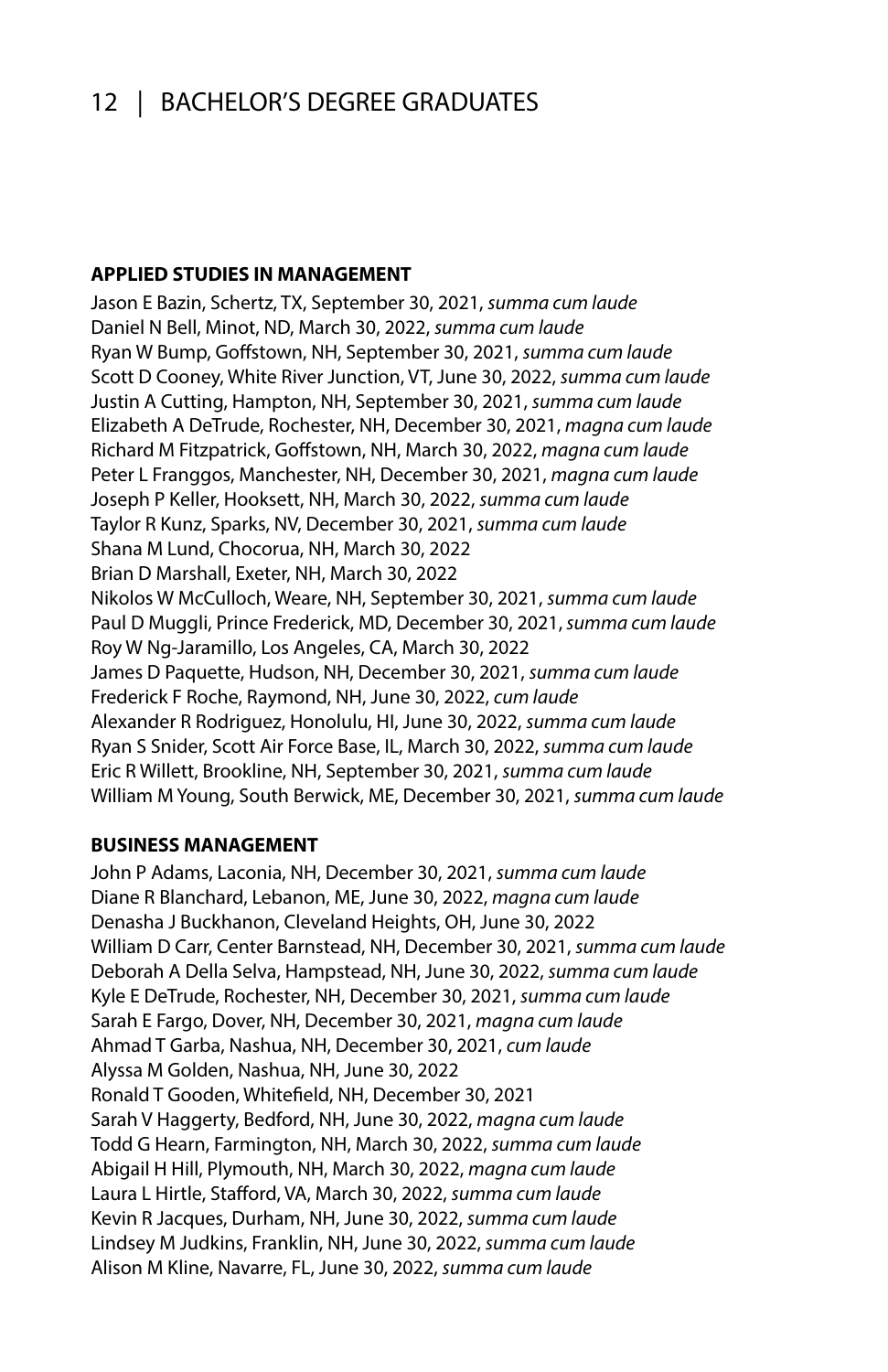#### **BUSINESS MANAGEMENT (Continued)**

Jenna L LaVoie, North Springfield, VT, June 30, 2022, *summa cum laude* Cassidy C Mansfield, Manchester, NH, June 30, 2022, *summa cum laude* Samuel B Mellert, Milton Mills, NH, June 30, 2022, *summa cum laude* Joshua R Moore, Cornish, NH, September 30, 2021, *summa cum laude* Anthony J Nino, Amherst, NH, June 30, 2022, *summa cum laude* Andrew C O'Hagan, Carolina Beach, NC, June 30, 2022, *cum laude* Brianna M Pillsbury, New Ipswich, NH, September 30, 2021, *magna cum laude* Jeffrey R Prim, Sanford, ME, September 30, 2021, *summa cum laude* Dylan P Robbins, Melbourne, FL, December 30, 2021 Abigail L Sargent, Lebanon, ME, December 30, 2021, *cum laude* Kelly L Spainhower, Exeter, NH, March 30, 2022, *summa cum laude* Jerome R Speare, Hampden, ME, March 30, 2022, *summa cum laude* Holly A Standen, Brentwood, NH, March 30, 2022, *magna cum laude* Joseph R Stevenson, Center Barnstead, NH, December 30, 2021, *summa cum laude* Megan M Stewart, Madbury, NH, December 30, 2021, *magna cum laude* Haylee M Swanson, Atkinson, NH, December 30, 2021 Christopher R Tomlinson, Manchester, NH, March 30, 2022 Christopher A Towle, Rochester, NH, December 30, 2021, *summa cum laude* Melissa A Trainor, Pembroke, NH, March 30, 2022, *summa cum laude* Michael C Vitale, Manchester, NH, September 30, 2021, *summa cum laude* Brandon S Warnock, Weare, NH, December 30, 2021, *magna cum laude* Amber L Wells, Ruther Glen, VA, June 30, 2022, *summa cum laude* Hannah M Winship, Rochester, NH, June 30, 2022, *summa cum laude* Megan E Wood, Woodsville, NH, March 30, 2022

#### **COMMUNICATION STUDIES**

Courtney A Rorick, Epsom, NH, June 30, 2022, *magna cum laude* Abigale J Vander Wyden, Guilford, CT, December 30, 2021

#### **CRIMINAL JUSTICE**

Robert J Arthur, Valdosta, GA, March 30, 2022, *summa cum laude* Mary Lane C Asis, Trenton, NJ, June 30, 2022, *summa cum laude* Dylan J Bissonnette, Manchester, NH, June 30, 2022, *summa cum laude* Ryan D Burris, Epping, NH, March 30, 2022, *cum laude* Derek A Connary, Nashua, NH, June 30, 2022 Erin S Driscoll, Dover, NH, September 30, 2021, *summa cum laude* Robert K Grimes, Millbury, MA, March 30, 2022, *magna cum laude* Lee M Gustin, Bunkerville, NV, June 30, 2022, *cum laude* Elizabeth A Hayward, Penacook, NH, June 30, 2022, *summa cum laude* Deborah E Horan, Plymouth, NH, June 30, 2022, *summa cum laude*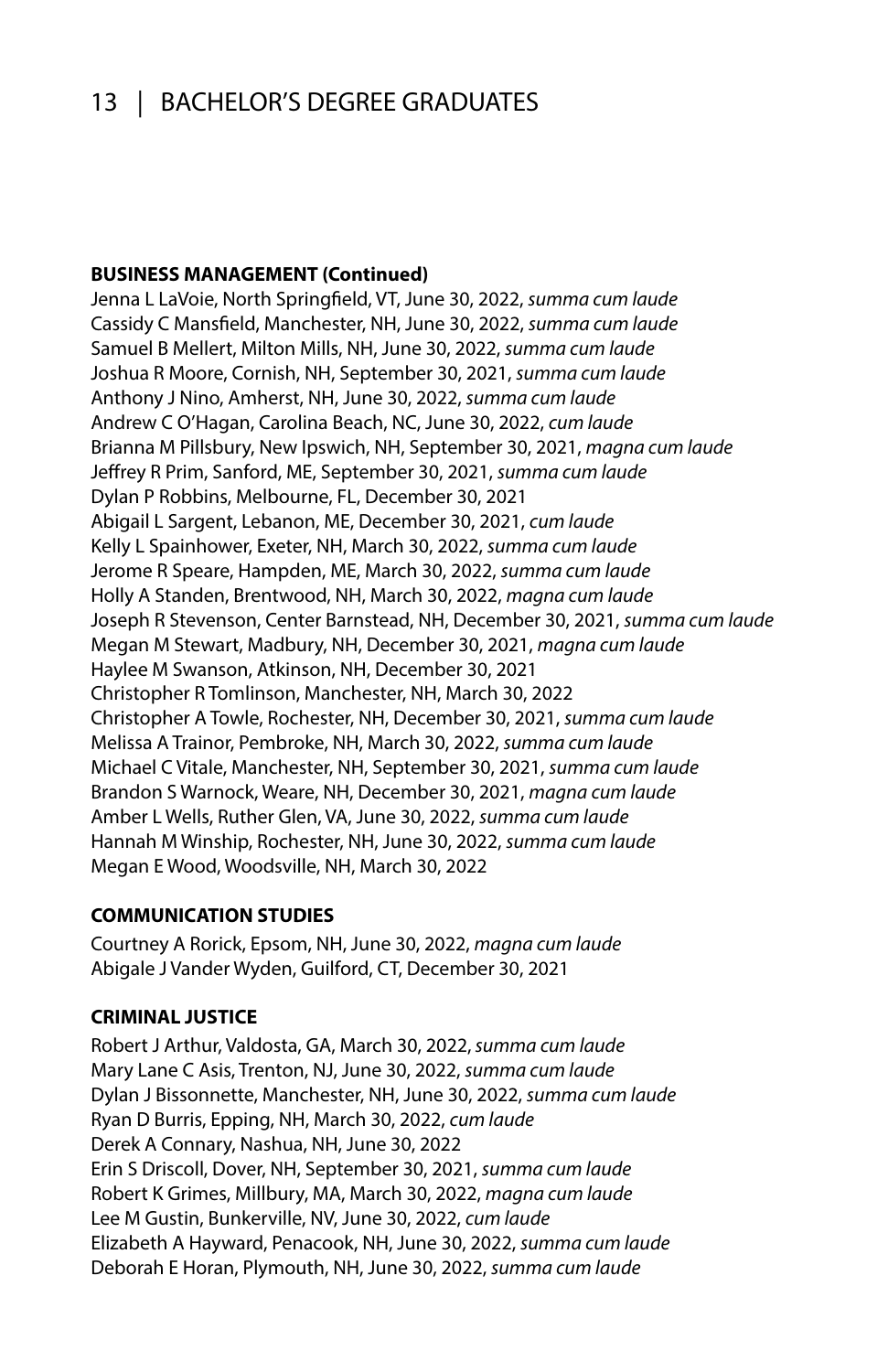Joseph L Keating, Derry, NH, September 30, 2021, *summa cum laude* Jeffrey D Kelley, Manchester, NH, September 30, 2021, *magna cum laude* Robert R Kenyon, Sandown, NH, December 30, 2021, *summa cum laude* Miles O Leno, Rochester, NH, June 30, 2022, *summa cum laude* Alexander T MacDuffie, Epping, NH, June 30, 2022, *summa cum laude* Matthew D Mcconnell, Bedford, NH, June 30, 2022, *summa cum laude* Joseph I Melanson, Kittery, ME, December 30, 2021, *magna cum laude* Nicole B Piper, Portsmouth, NH, June 30, 2022 Eleanor E Rockwell, Pembroke, NH, March 30, 2022, *magna cum laude* Jessica K Smith, Manchester, NH, June 30, 2022, *magna cum laude* Matthew L Terry, Laconia, NH, March 30, 2022, *summa cum laude* Kayla M Wernig, Durham, NH, September 30, 2021, *magna cum laude* Tobias J White, Dracut, MA, June 30, 2022, *cum laude*

#### **DIGITAL MEDIA**

Kyle R Heavey, Manchester, NH, June 30, 2022, *magna cum laude*

#### **EARLY CHILDHOOD EDUCATION**

Kate D Auger, Allenstown, NH, December 30, 2021, *magna cum laude* Nicole E Bernard, Bow, NH, December 30, 2021, *summa cum laude* Cheyanne A Ferns, Northfield, NH, September 30, 2021, *summa cum laude* Jessica K Gagne, Merrimack, NH, June 30, 2022, *summa cum laude* Sylvia N Glaze, Bristol, FL, December 30, 2021, *honors* Shelbee L Hogan, Tilton, NH, March 30, 2022 Angela C Hospedales, Brooklyn, NY, December 30, 2021, *magna cum laude* Kiana-Lee Hoyle, Londonderry, NH, March 30, 2022, *cum laude* Jessica L King, Hooksett, NH, June 30, 2022 Shannon M Kurze, Silver Lake, NH, March 30, 2022 Shannon R Madden, Derry, NH, March 30, 2022, *summa cum laude* Kaitlyn M Marcella, Gilford, NH, June 30, 2022, *summa cum laude* Robin T Montisanti, Plaistow, NH, September 30, 2021, *summa cum laude* Christopher L Philbin, Victor, ID, March 30, 2022, *magna cum laude* Vilma Rivers, Derry, NH, March 30, 2022, *summa cum laude* Bianca C Santoro, Maspeth, NY, December 30, 2021, *cum laude* Nicole E Stanclift, Keene, NH, December 30, 2021, *magna cum laude* Amanda C Weaver, Hudson, NH, December 30, 2021, *summa cum laude* Sarah M Whittum, Conway, NH, September 30, 2021, *magna cum laude*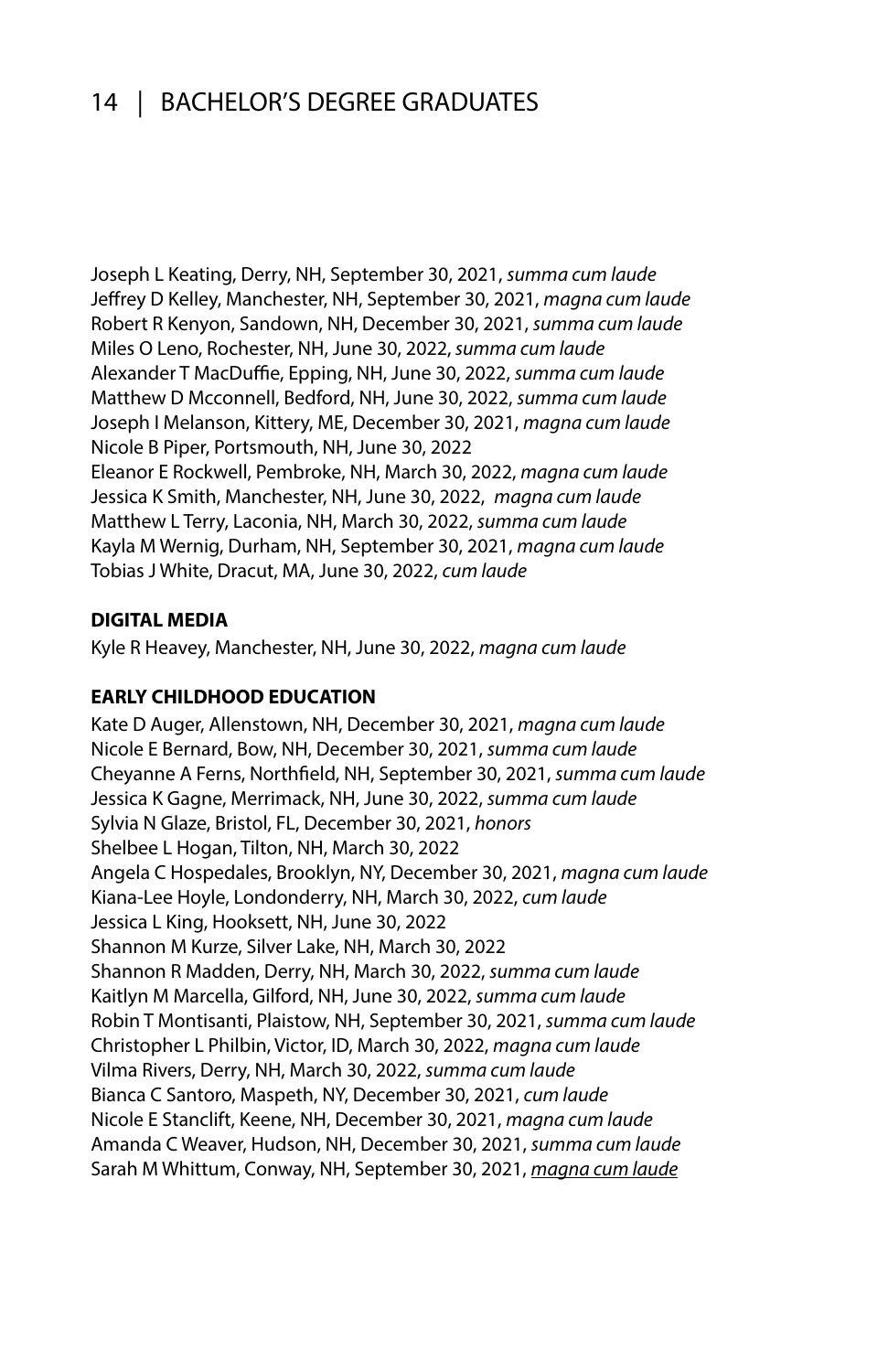#### **EARLY CHILDHOOD EDUCATION / EARLY CHILDHOOD SPECIAL EDUCATION**

Courtney M Bradish, Litchfield, NH, June 30, 2022 Alexandria R Daigle, Nashua, NH, June 30, 2022, *summa cum laude* Jill L Estabrook, Merrimack, NH, June 30, 2022, *summa cum laude* Sarah E Farrow, Salem, NH, June 30, 2022, *summa cum laude* Kate M Lalonde, South Strafford, VT, June 30, 2022, *cum laude* Julia E Lewis, Lee, NH, December 30, 2021, *summa cum laude* Kathryn Y Nadeau, New Boston, NH, June 30, 2022 Ashley M Stankevich, Claremont, NH, June 30, 2022, *magna cum laude* Jillian N Turner, Merrimack, NH, June 30, 2022, *summa cum laude* Cora L Whitehead, Hudson, NH, March 30, 2022, *summa cum laude*

#### **HEALTH CARE MANAGEMENT**

Courtney A Booker, Folcroft, PA, June 30, 2022, *cum laude* Marko A Custodio, North Las Vegas, NV, December 30, 2021, *summa cum laude* Kyle L Edrington, Hanover, MD, December 30, 2021, *magna cum laude* Kelly L Jones, Milford, NH, June 30, 2022, *summa cum laude* Robert P Kelly, Concord, NH, September 30, 2021, *magna cum laude* Leanndra N Kittle, Candia, NH, June 30, 2022, *summa cum laude* Breane M Orf, Henniker, NH, December 30, 2021, *magna cum laude* Anthony Prou, Fort Walton Beach, FL, June 30, 2022, *magna cum laude* Breanna E Zulz, Sparks, NV, June 30, 2022, *magna cum laude*

#### **HEALTH INFORMATION MANAGEMENT**

Nancy J Hoyt, Sandown, NH, March 30, 2022, *summa cum laude*

#### **HEALTH AND WELLNESS**

Christine A Benson, Nashua, NH, March 30, 2022 Laura S Brese, Ellensburg, WA, March 30, 2022, *summa cum laude* Ruth Fanfan, Rochester, NH, June 30, 2022, *cum laude* Clayton J Headd, Slaughter, LA, June 30, 2022 Zachary J Marshall, Manvel, TX, June 30, 2022, *summa cum laude* Julie C Phipps, Plymouth, NH, June 30, 2022, *summa cum laude* Erin M Rauch-Gallagher, Olney, IL, June 30, 2022, *cum laude*

#### **HUMAN RESOURCES ADMINISTRATION**

Lisa Byars, Gilford, NH, June 30, 2022, *magna cum laude* Cherish M Dempsey, Colorado Springs, CO, June 30, 2022, *summa cum laude* Alicia S Dyment, Boscawen, NH, March 30, 2022, *summa cum laude* Meghan B Feeney, Goffstown, NH, December 30, 2021, *cum laude* Cassie M Hurlbert, Colebrook, NH, December 30, 2021, *summa cum laude*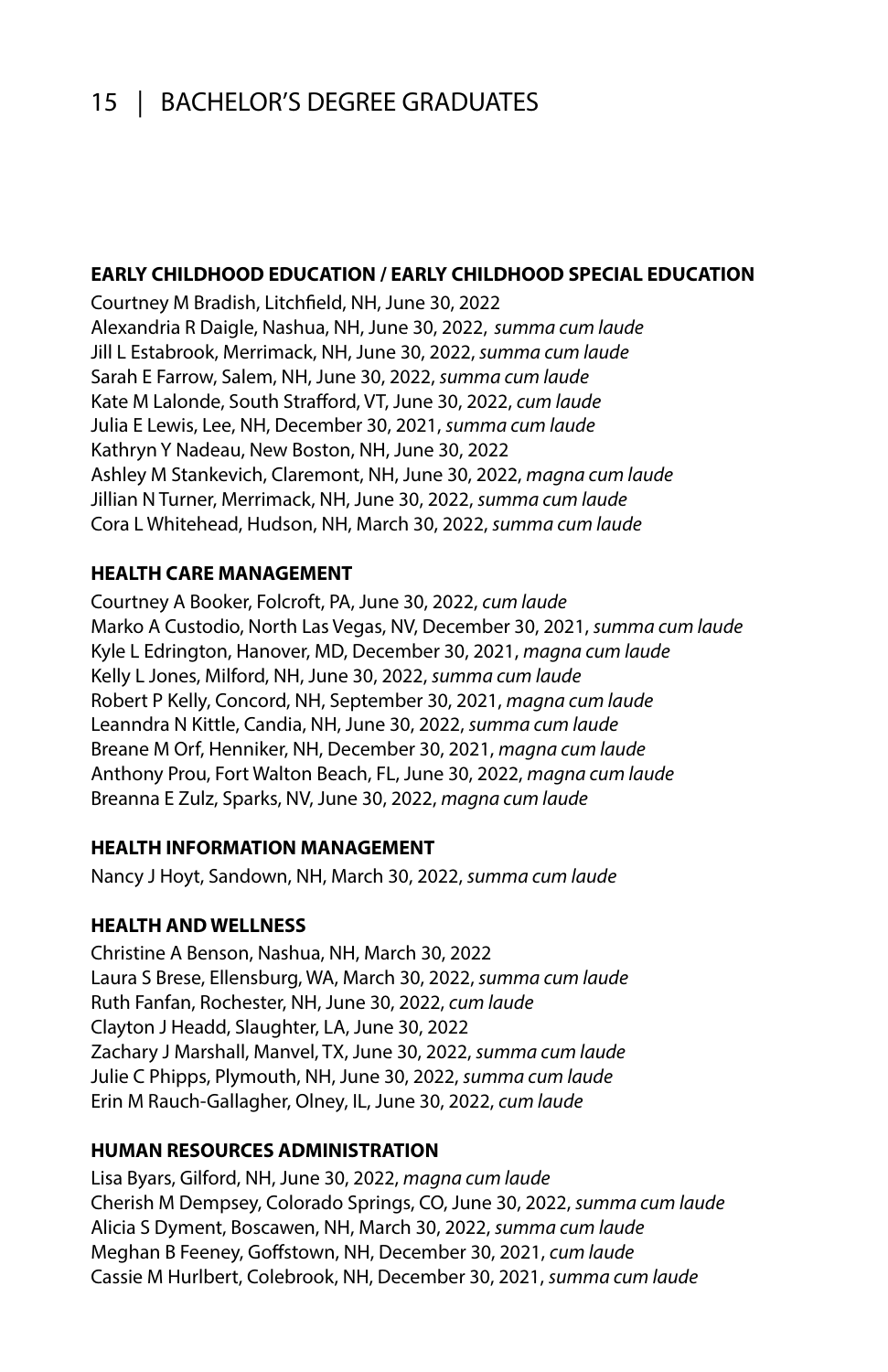Brittany T Melanson, Kittery, ME, June 30, 2022, *summa cum laude* Taylor L Wallace, Decatur, AL, June 30, 2022, *summa cum laude*

#### **HUMAN SERVICES**

Melissa R Addonizio, Salem, NH, September 30, 2021, *summa cum laude* Jessica M Barrasso, Belmont, NH, December 30, 2021, *summa cum laude* Austin L Bigham, Dover, DE, June 30, 2022, *summa cum laude* Cathi M Bills, Winchester, NH, June 30, 2022, *summa cum laude* Shelby L Brown, Brookline, NH, June 30, 2022, *summa cum laude* Amanda J Cook, Weare, NH, September 30, 2021, *cum laude* Tori L Cormier, Rochester, NH, March 30, 2022, *magna cum laude* Ashley F DuBois, Greenland, NH, December 30, 2021, *magna cum laude* Bethany J Duhaime, Keene, NH, June 30, 2022, *cum laude* Michelle L Grabowski, Woodsville, NH, March 30, 2022, *summa cum laude* Caitlin M Harty, Manchester, NH, June 30, 2022, *magna cum laude* Kathleen C Johnston, North Conway, NH, March 30, 2022, *magna cum laude* Tricia Labelle, Portsmouth, NH, March 30, 2022, *summa cum laude* Misty A Ladd, Concord, NH, March 30, 2022, *magna cum laude* Mackenzie M Lahousse, Concord, NH, September 30, 2021, *magna cum laude* Brianna M Lucier, Barnstead, NH, June 30, 2022, *summa cum laude* Katie J Manfred, Bandera, TX, June 30, 2022 Cheril A Maynard, Newport, NH, March 30, 2022, *magna cum laude* Adrianna N Payton, North Berwick, ME, December 30, 2021, *summa cum laude* Anthony C Pennellatore, Milford, NH, September 30, 2021, *summa cum laude* Sabrina Perrault, Salem, NH, June 30, 2022, *cum laude* Nicholas A Potter, Allenstown, NH, December 30, 2021, *magna cum laude* Sarah E Sherman, Newmarket, NH, December 30, 2021 Madison A Vasquez, Stratham, NH, March 30, 2022, *magna cum laude* Jennifer L Vazquez-Disharoom, Concord, NH, June 30, 2022, *summa cum laude* Dessiah J Williams, Pembroke, NH, December 30, 2021, *magna cum laude*

#### **INDIVIDUALIZED STUDIES IN BEHAVIORAL AND SOCIAL SCIENCES**

Julie A Desantis, Peterborough, NH, March 30, 2022, *magna cum laude*

#### **INFORMATION TECHNOLOGY**

Maximiliano Agit, Dedham, MA, March 30, 2022 Luke Bergeron, Nashua, NH, September 30, 2021, *summa cum laude* Gerald P Bott, West Lebanon, NH, December 30, 2021, *summa cum laude* Jonathan P Cote, Hollis, NH, September 30, 2021, *summa cum laude* Gregory E Gargano, Rochester, NH, March 30, 2022, *cum laude* Kyle P Levasseur, Charlotte, NC, September 30, 2021, *summa cum laude*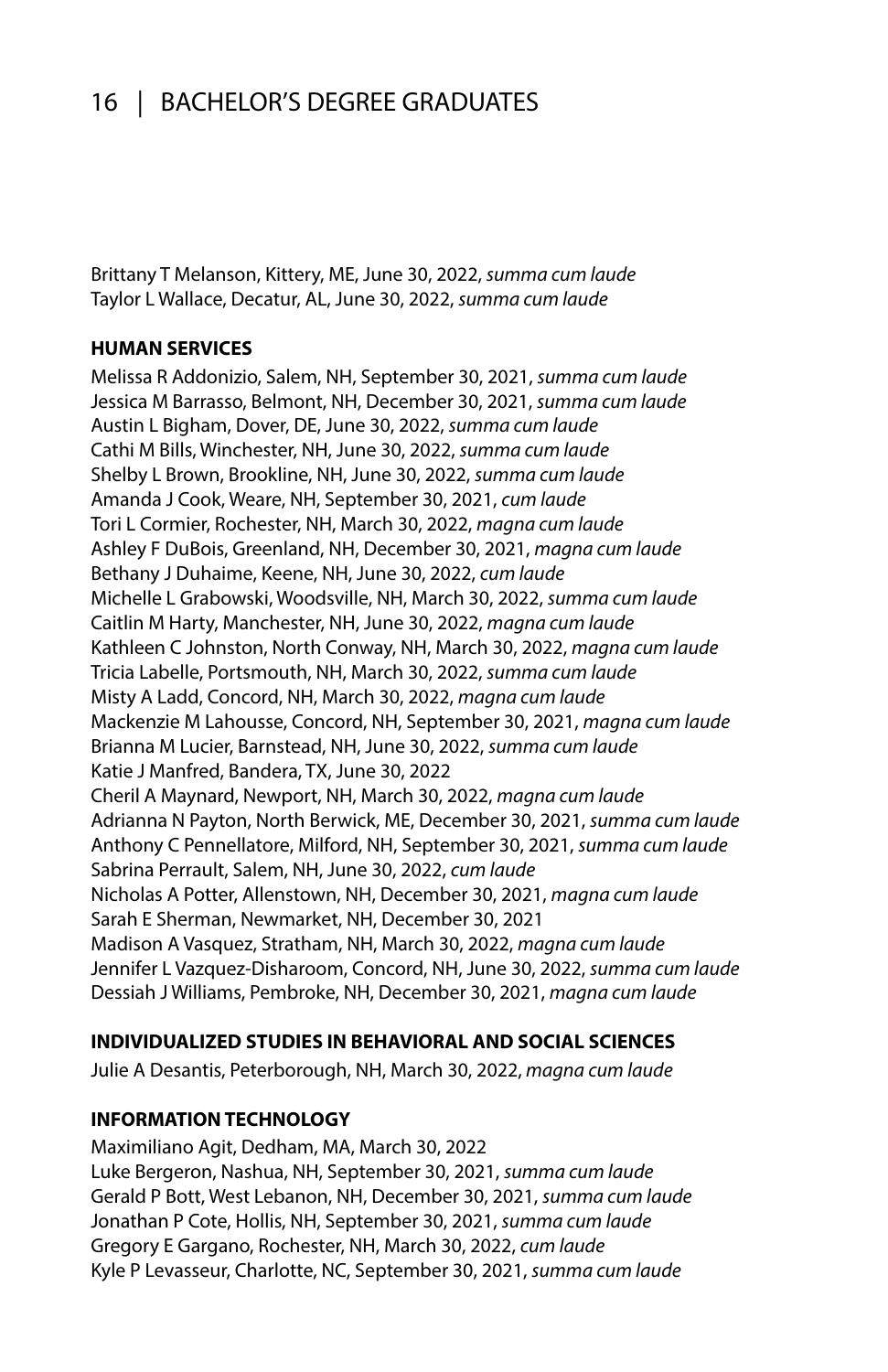#### **INFORMATION TECHNOLOGY (Continued)**

Benjamin E Theriault, Somersworth, NH, December 30, 2021, *summa cum laude* Anthony J Yerakes, Rochester, NH, June 30, 2022, *summa cum laude*

#### **MARKETING**

Mercedes Barajas, Rancho Cucamonga, CA, March 30, 2022, *magna cum laude* Olivia A Cole, Nashua, NH, March 30, 2022, *magna cum laude* John C Provost, Rochester, NH, September 30, 2021, *magna cum laude*

#### **NURSING**

Adwoa Adu-Gyamfi, Merrimack, NH, June 30, 2022, *summa cum laude* Casey M Aspell, Hooksett, NH, September 30, 2021, *magna cum laude* Megan S Burnap, Nashua, NH, March 30, 2022, *summa cum laude* Sophia M Cartier, Dover, NH, December 30, 2021, *summa cum laude* Lisa M Clancy, Mason, NH, June 30, 2022, *summa cum laude* Jessica Czaja, Dover, NH, June 30, 2022, *magna cum laude* Melodee J Dibble, Mont Vernon, NH, December 30, 2021, *magna cum laude* Emily K Dupont, Plymouth, NH, December 30, 2021, *summa cum laude* Brigette F Durham, Kittery, ME, September 30, 2021, *summa cum laude* Jordan L Fletcher, Portsmouth, NH, December 30, 2021, *summa cum laude* Johnathan J Fortier, Hopkinton, NH, December 30, 2021, *magna cum laude* Emily L Fournier, Silver Lake, NH, June 30, 2022, *summa cum laude* Christina R Gill, Eliot, ME, March 30, 2022, *summa cum laude* Wendy D Giroux, Concord, NH, March 30, 2022, *summa cum laude* Brianne N Grazulis, Billings, MT, September 30, 2021, *summa cum laude* Jessica A Grovo, Canterbury, NH, June 30, 2022, *magna cum laude* Jenni L Gruber, Epsom, NH, June 30, 2022, *summa cum laude* Sandra M Harrington, North Conway, NH, March 30, 2022, *cum laude* Michael O Kane, Intervale, NH, June 30, 2022, *summa cum laude* Melissa A Keefe, Rochester, NH, September 30, 2021, *summa cum laude* Sarah R Kuevi Akoe, Two Harbors, MN, March 30, 2022, *magna cum laude* Eileen M Lawrence-Bean, Boscawen, NH, March 30, 2022, *magna cum laude* Jillian S Lengyel, Dover, NH, March 30, 2022, *summa cum laude* Kerry L Linstad, Weare, NH, March 30, 2022, *cum laude* Heather M MacLeod, Saco, ME, December 30, 2021, *summa cum laude* Chelsey C McKee, Westbrook, ME, March 30, 2022, *summa cum laude* Meagan M Mcquade, Mont Vernon, NH, June 30, 2022, *summa cum laude* Michelle C Miller, Washington, NH, December 30, 2021, *summa cum laude* Deborah L Osborn, Candia, NH, December 30, 2021, *summa cum laude* Kylie A Perrin, Waltham, MA, March 30, 2022, *magna cum laude* Joshua J Pignatiello, Claremont, NH, March 30, 2022, *magna cum laude*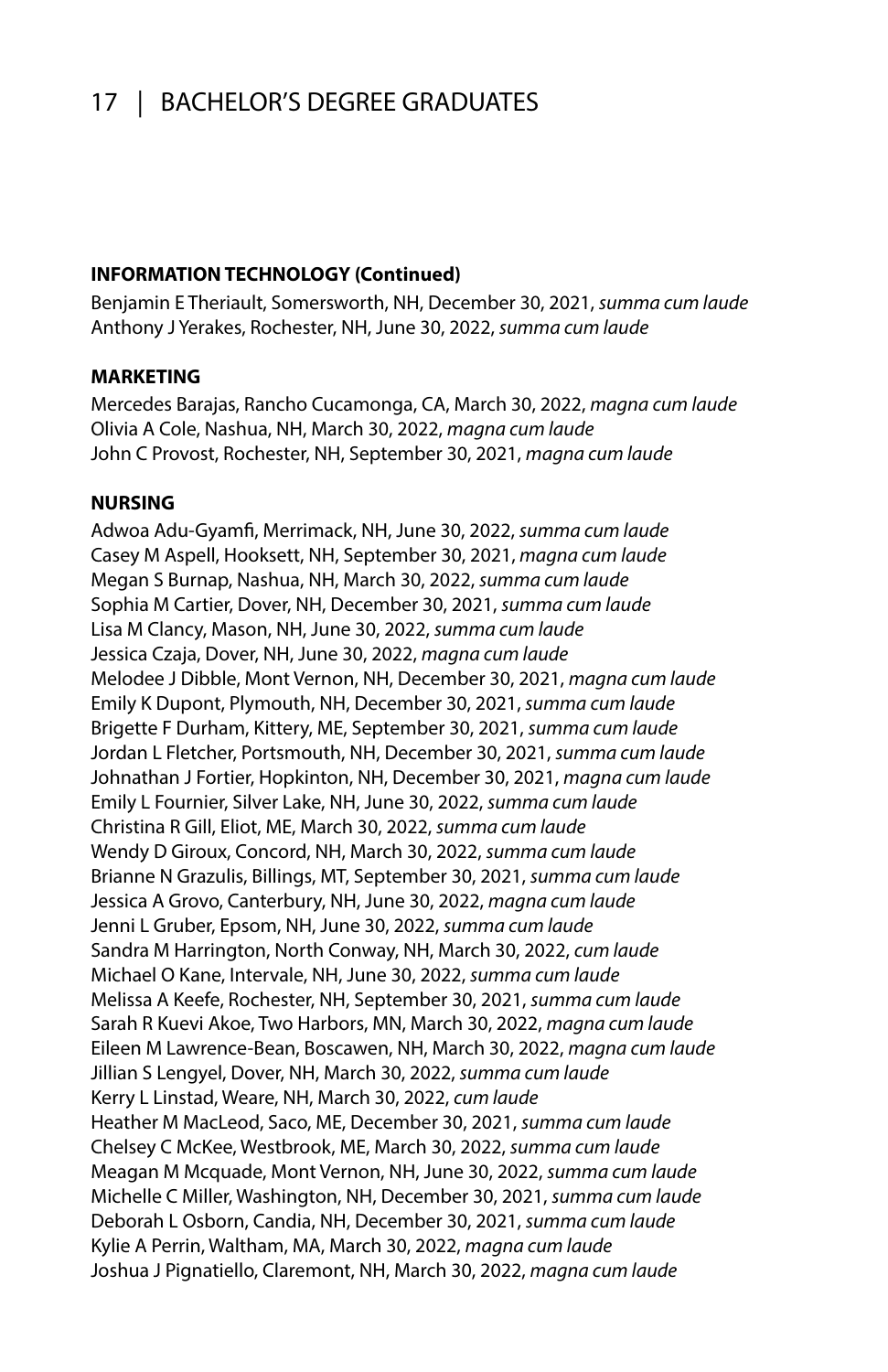Brianna K Pinson, Manchester, NH, December 30, 2021 Abigail E Riedel, New Boston, NH, December 30, 2021, *summa cum laude* Rebecca M Saypack, Springfield, VT, December 30, 2021, *summa cum laude* Vanessa R Sheehan, Troy, NH, March 30, 2022, *magna cum laude* Nina B Silberman, Allenstown, NH, December 30, 2021, *summa cum laude* Jennifer A Sironen, Nashua, NH, March 30, 2022, *summa cum laude* Michael G Stone, Littleton, NH, June 30, 2022, *cum laude* Ashley M Tufts, Windham, ME, March 30, 2022, *magna cum laude* Joella A Velasquez, Dorset, VT, March 30, 2022, *summa cum laude* Brianna B Wood, Portsmouth, NH, December 30, 2021, *summa cum laude*

#### **OPERATIONS MANAGEMENT**

Courtney A Amadon, Nottingham, NH, March 30, 2022, *summa cum laude* Nicole L Barbee, Rome, GA, March 30, 2022, *summa cum laude* Jeffrey W Cromer, Lexington, KY, March 30, 2022, *magna cum laude* Daniel M Dempsey, Colorado Springs, CO, June 30, 2022, *summa cum laude* Lucia M Ferraro, Pepperell, MA, December 30, 2021, *magna cum laude* Chelsea E Jackson, Versailles, KY, March 30, 2022, *summa cum laude* James A Jenkins, Clovis, NM, June 30, 2022, *magna cum laude* Royal E Rabon, Bladenboro, NC, September 30, 2021, *magna cum laude* Sean M Sunderlin, Kittery, ME, June 30, 2022, *summa cum laude*

#### **PROFESSIONAL COMMUNICATION**

Jennifer L Brandenburg, Colorado Springs, CO, June 30, 2022, *summa cum laude*

#### **PSYCHOLOGY**

Kaleigh B Abel, Atkinson, NH, June 30, 2022, *summa cum laude* Brandy M Allen, Manchester, NH, March 30, 2022, *summa cum laude* Emily R Azadian, Manchester, NH, June 30, 2022 Sean W Barker, Scott Air Force Base, IL, September 30, 2021, *summa cum laude* Samantha M Beauchamp, Brookline, NH, December 30, 2021 Emaline M Bergeron, Peterborough, NH, December 30, 2021, *magna cum laude* Tian Berry, South Burlington, VT, December 30, 2021, *cum laude* Brady A Binette, Manchester, NH, June 30, 2022, *cum laude* Gerald Bolvin, Salem, NH, September 30, 2021, *summa cum laude* Richard E Booker, Pembroke, NH, December 30, 2021, *summa cum laude* Brianna L Brack, Concord, NH, June 30, 2022, *summa cum laude* Jennifer M Brenner, Amherst, NH, December 30, 2021, *summa cum laude* William P Burke, Manchester, NH, December 30, 2021, *cum laude* Noel Cassen, Manchester, NH, September 30, 2021, *summa cum laude* Andrea Conger, Grantham, NH, September 30, 2021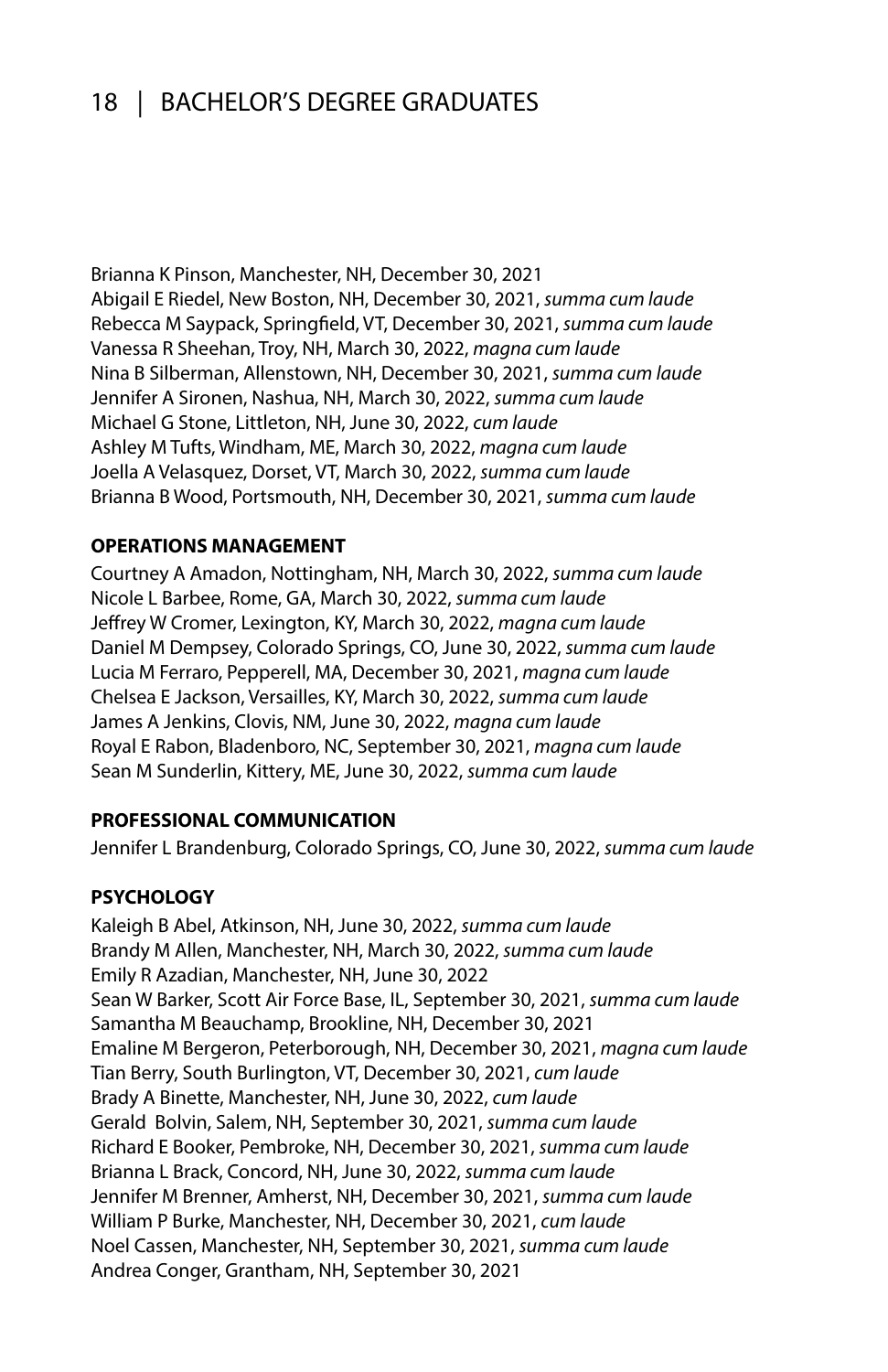#### **PSYCHOLOGY (Continued)**

Jeri-Anne Crowder, Rochester, NH, March 30, 2022, *cum laude* Cassandra J Dobrowski, Whitefield, NH, March 30, 2022, *cum laude* Steven M Edwards, Manchester, NH, December 30, 2021, *magna cum laude* Kayla L Faist, Rochester, NH, June 30, 2022, *magna cum laude* Sandra E Fay, Pembroke, NH, December 30, 2021, *summa cum laude* Kelly Fontaine, Rochester, NH, March 30, 2022, *cum laude* Kendra J Goucher, Newton, NH, June 30, 2022, *magna cum laude* Bryar M Grondin, Berlin, NH, June 30, 2022, *summa cum laude* Melissa J Hamre, Northfield, NH, June 30, 2022, *magna cum laude* Cheryl D Heyns, Grahamstown, South Africa, September 30, 2021, *summa cum laude* Anna V Kane, Manchester, NH, December 30, 2021, *summa cum laude* Rachel E Lampel, Dover, NH, December 30, 2021 Jocelyn D Lawrence, Londonderry, NH, March 30, 2022, *magna cum laude* Brooke A Lawton, Claremont, NH, June 30, 2022, *cum laude* Arthur L LeVant, Manchester, NH, June 30, 2022 Amber E Longdon, Charlestown, NH, March 30, 2022, *magna cum laude* Erin N Lorden, Manchester, NH, June 30, 2022 Amie Mackey, Strafford, NH, December 30, 2021, *magna cum laude* Kylie E Makiej, Franklin, NH, March 30, 2022, *summa cum laude* Maria J Mansfield, Plaistow, NH, March 30, 2022, *magna cum laude* Shayla L Masciarelli, Boscawen, NH, September 30, 2021, *summa cum laude* Sayre C Moskwa, Manchester, NH, March 30, 2022, *summa cum laude* Norman C Murphy, Silver Lake, NH, December 30, 2021, *summa cum laude* Kelsi L Nanatovich, Lebanon, NH, March 30, 2022 Heather D Newton, Epping, NH, September 30, 2021, *summa cum laude* Sara M Paola, Berwick, ME, June 30, 2022, *magna cum laude* Kevin A Panaro, Atkinson, NH, December 30, 2021, *summa cum laude* Joshua J Peart, North Haverhill, NH, September 30, 2021, *cum laude* Kimberly S Pfister, Cambridge, MA, March 30, 2022, *summa cum laude* Courtney M Pratt, Milford, NH, March 30, 2022, *summa cum laude* Martina R Ramsay, Manchester, NH, December 30, 2021, *summa cum laude* Theresa M Ramsden, Amesbury, MA, March 30, 2022, *summa cum laude* Heather M Shaw, Manchester, NH, March 30, 2022, *cum laude* Jennifer L Stevens, Concord, NH, December 30, 2021, *summa cum laude* Brittany L Sullivan, Laconia, NH, December 30, 2021, *summa cum laude* Rianna L Villemaire, Springfield, VT, March 30, 2022, *summa cum laude* Kate A Walker, Allenstown, NH, March 30, 2022, *magna cum laude* Britney R Wright, Amherst, NH, December 30, 2021, *summa cum laude* Joanne M Yestramski, Northwood, NH, June 30, 2022, *summa cum laude* Tracy L Young, Epsom, NH, March 30, 2022, *summa cum laude*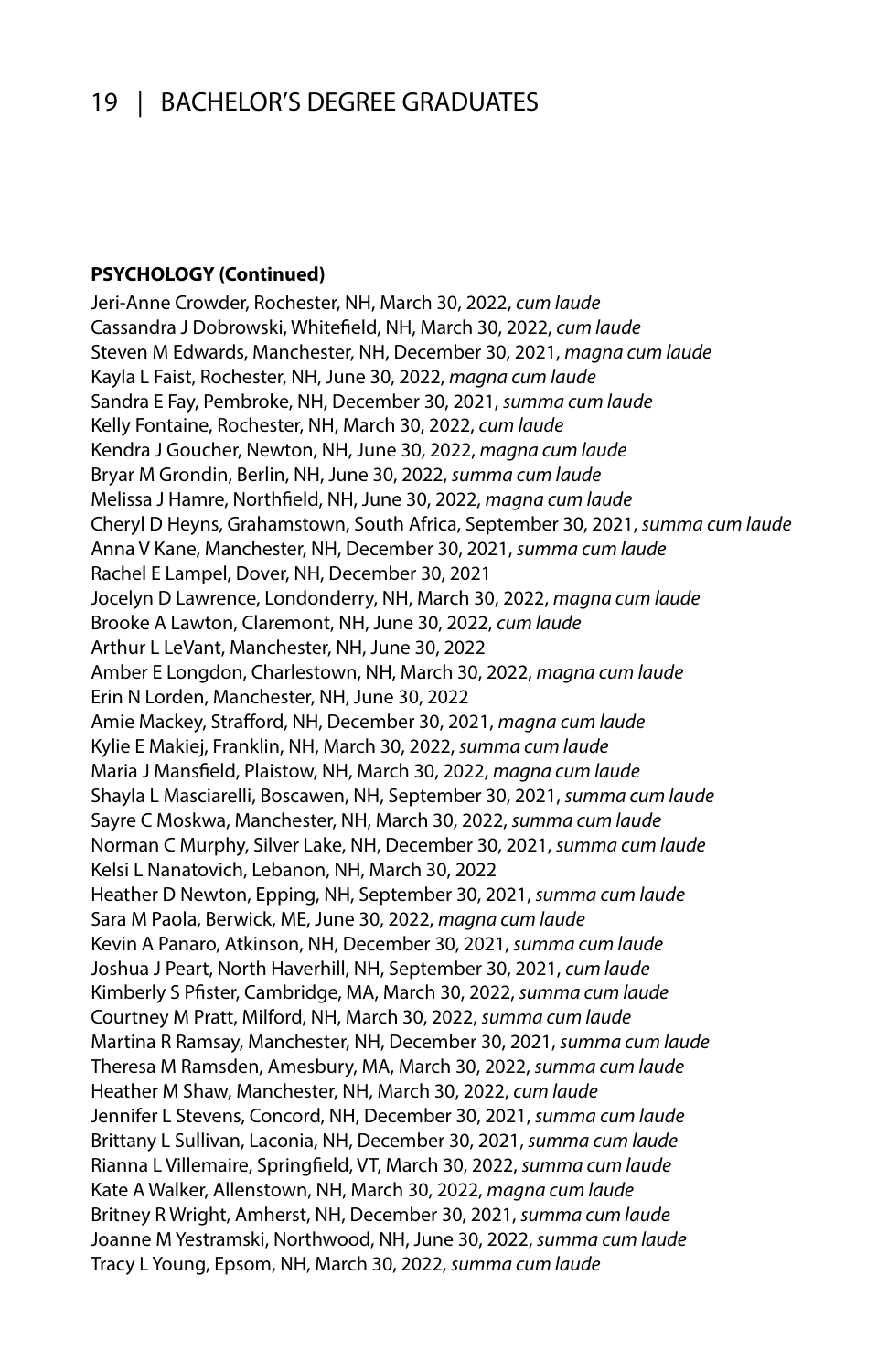#### **PUBLIC SERVICE MANAGEMENT**

Bruce E Hallowell, Londonderry, NH, June 30, 2022, *summa cum laude* Maxim F Schultz, Concord, NH, September 30, 2021, *summa cum laude* David G Totty, Barrington, NH, June 30, 2022, *summa cum laude*

#### **TECHNOLOGY MANAGEMENT**

Mia Tran, Manchester, NH, September 30, 2021, *summa cum laude* Neil R Westerberg, Mount Pleasant, TX, March 30, 2022, *summa cum laude* Daryl U Young, Concord, NH, March 30, 2022, *summa cum laude*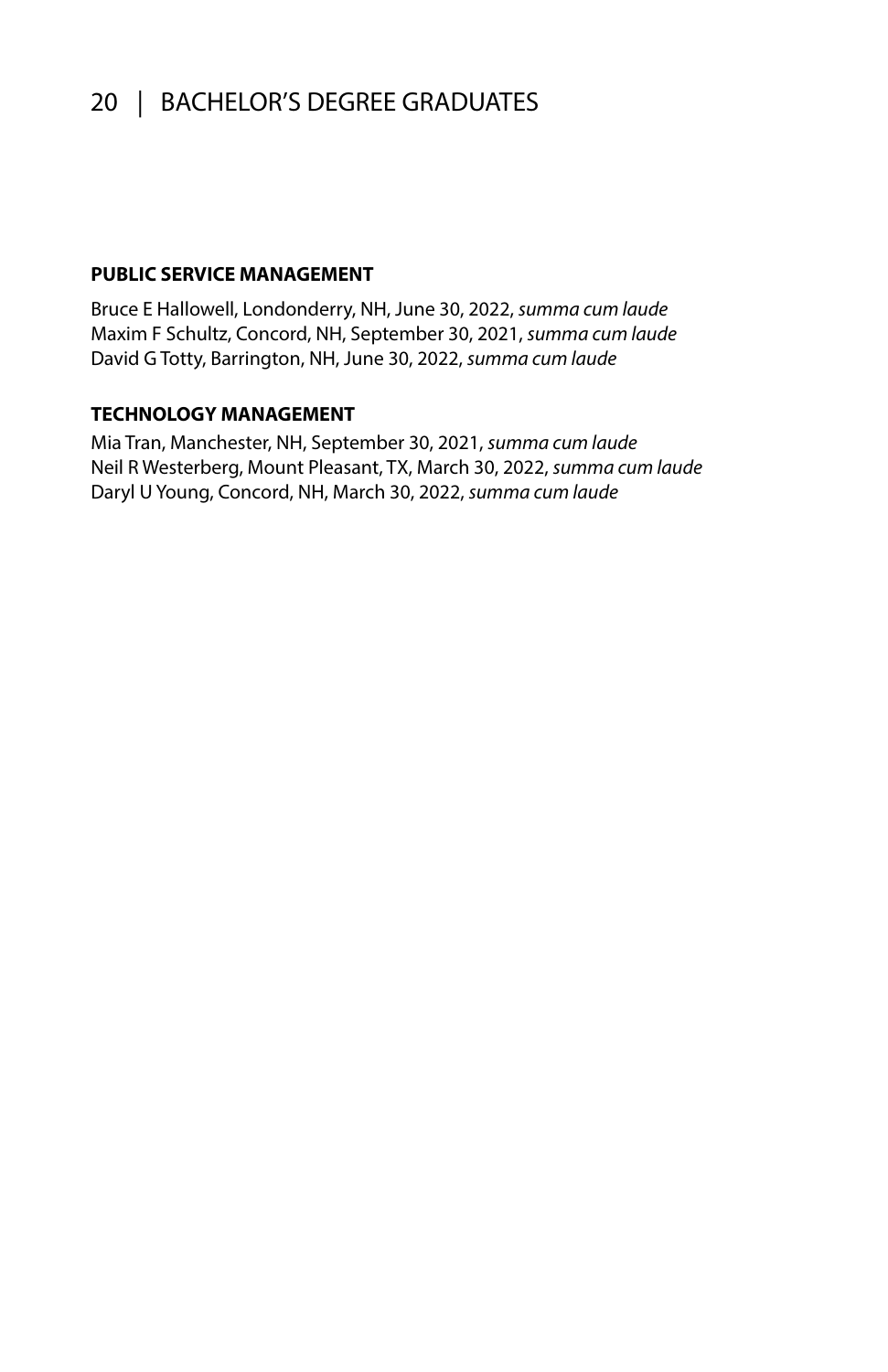### 21 | ASSOCIATE DEGREE GRADUATES

### **ASSOCIATE IN ARTS**

#### **GENERAL STUDIES**

Brandy L Adams, Effingham, NH, December 30, 2021, *high honors* Breyana M Adams, Center Ossipee, NH, June 30, 2022, *honors* Matthew P Anderson, Pittsfield, NH, December 30, 2021 Jaden R Bandouveres, Rochester, NH, June 30, 2022 Allyson R Becirovic, Bow, NH, June 30, 2022 Corie B Bliss, Hudson, NH, September 30, 2021, *honors* Joseph R Carpino, Deerfield, NH, March 30, 2022, *high honors* Maria Castellano, Alstead, NH, June 30, 2022, *high honors* Carrie A Dixon, Center Ossipee, NH, June 30, 2022, *honors* Cordell J Drabble, Weare, NH, March 30, 2022, *honors* Ruth Fanfan, Rochester, NH, December 30, 2021, *honors* Abigail A Foreman, Canterbury, NH, December 30, 2021, *high honors* Lily E Fritz, Allenstown, NH, December 30, 2021, *high honors* Caitlin C Garretson, Milford, NH, June 30, 2022, *honors* Kayla L Greenrod, Franklin, NH, June 30, 2022, *high honors* Abigail S Gregoire, Hooksett, NH, June 30, 2022 Jacinta A Guerreiro, Northwood, NH, December 30, 2021, *honors* Holly P Harris, Gilford, NH, September 30, 2021, *high honors* Molly S Hatch, Rochester, NH, March 30, 2022, *high honors* Timothy B Jackson, Lady Lake, FL, June 30, 2022, *high honors* Matthew J Labrecque, Epsom, NH, June 30, 2022, *high honors* Peter P Leavitt, Alton, NH, December 30, 2021, *high honors* Hailey J Leroy, Derry, NH, September 30, 2021, *high honors* Sarah E Little, Dover, NH, March 30, 2022, *high honors* Tyesha Lyttle, Jamaica Plain, MA, December 30, 2021 Hannah R Pearson, Peachtree Corners, GA, March 30, 2022 Phillip M Perry, Claremont, NH, June 30, 2022 Megan E Roche, Middleton, NH, September 30, 2021 Jessica K Smith, Manchester, NH, September 30, 2021, *honors* Cordell A Stapivic, Melbourne, FL, September 30, 2021 Dakotah N Vondrasek, Exeter, NH, March 30, 2022, *honors* LaToya N Williams, Dayton, OH, March 30, 2022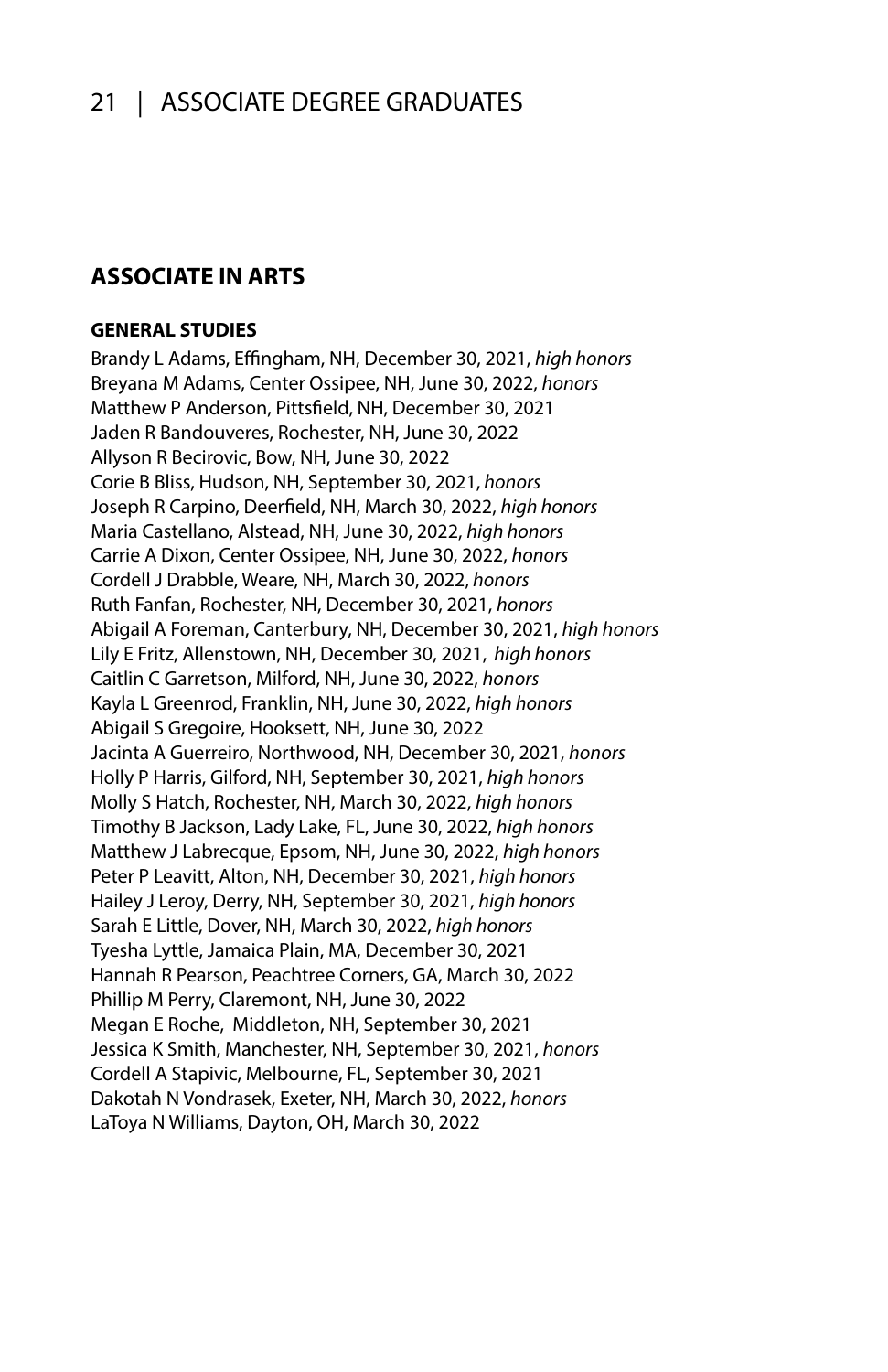## 22 | ASSOCIATE DEGREE GRADUATES

### **ASSOCIATE IN SCIENCE**

#### **BEHAVIORAL SCIENCE**

Patricia K Abels, Strafford, NH, June 30, 2022, *honors* Kathy T Belanger, Raymond, NH, March 30, 2022, *honors* Jaimi L Bernier, Dover, NH, March 30, 2022 Zoe J Boyce, Manchester, NH, December 30, 2021 Jennifer M Burke-Guptill, Sanford, ME, September 30, 2021, *honors* Shajuanna F Burnett, Maumelle, AR, June 30, 2022 Christian C Carroll, Westford, VT, December 30, 2021, *honors* Michelle B Chase, Derry, NH, December 30, 2021, *honors* Alyssa J DeCarteret, Nashua, NH, September 30, 2021, *honors* Jacqueline DiFonzo, North Conway, NH, December 30, 2021, *honors* Kelly Fontaine, Rochester, NH, December 30, 2021, *honors* Kimberly A Fortin, Weare, NH, June 30, 2022, *honors* Madeline P French, Portsmouth, NH, December 30, 2021, *high honors* Bryana N Hood, Claremont, NH, March 30, 2022, *honors* Alyson N Kendrick, Milton, NH, March 30, 2022, *high honors* Carly A Lemire, Hopkinton, NH, March 30, 2022, *high honors* Britney N Maloney, Manchester, NH, June 30, 2022, *high honors* Desiree A McLaughlin, Boscawen, NH, June 30, 2022, *high honors* Kristy L Miller, Epsom, NH, June 30, 2022, *honors* Caitlin A Pease, New Ipswich, NH, June 30, 2022, *high honors* Jennifer C Poe, New York, NY, December 30, 2021, *high honors* Venessa O Ramirez, Rochester, NH, June 30, 2022, *high honors* Alicia Savage, Manchester, NH, June 30, 2022 Deanna M Scripture, Ossipee, NH, September 30, 2021, *high honors* Maresha J Tessier, Rindge, NH, December 30, 2021, *honors*

#### **BUSINESS**

Linda Y Barrera, Nashua, NH, September 30, 2021, *honors* David W Corson, Rochester, NH, September 30, 2021, *high honors* Major-Xeno M Fouquereaux, East Wakefield, NH, December 30, 2021, *high honors* Eduardo Garcia, Phillipsburg, NJ, June 30, 2022, *high honors* Mishan P Giri, Sacramento, CA, March 30, 2022, *high honors* Tricia M Howard, Center Conway, NH, March 30, 2022, *high honors* Sara R McPherson, Raymond, NH, June 30, 2022, *honors* Patricia L Menard, Dover, NH, March 30, 2022, *high honors* Lisha A Nelson, Northwood, NH, March 30, 2022, *honors* Adam J Newbery, Londonderry, NH, September 30, 2021, *honors*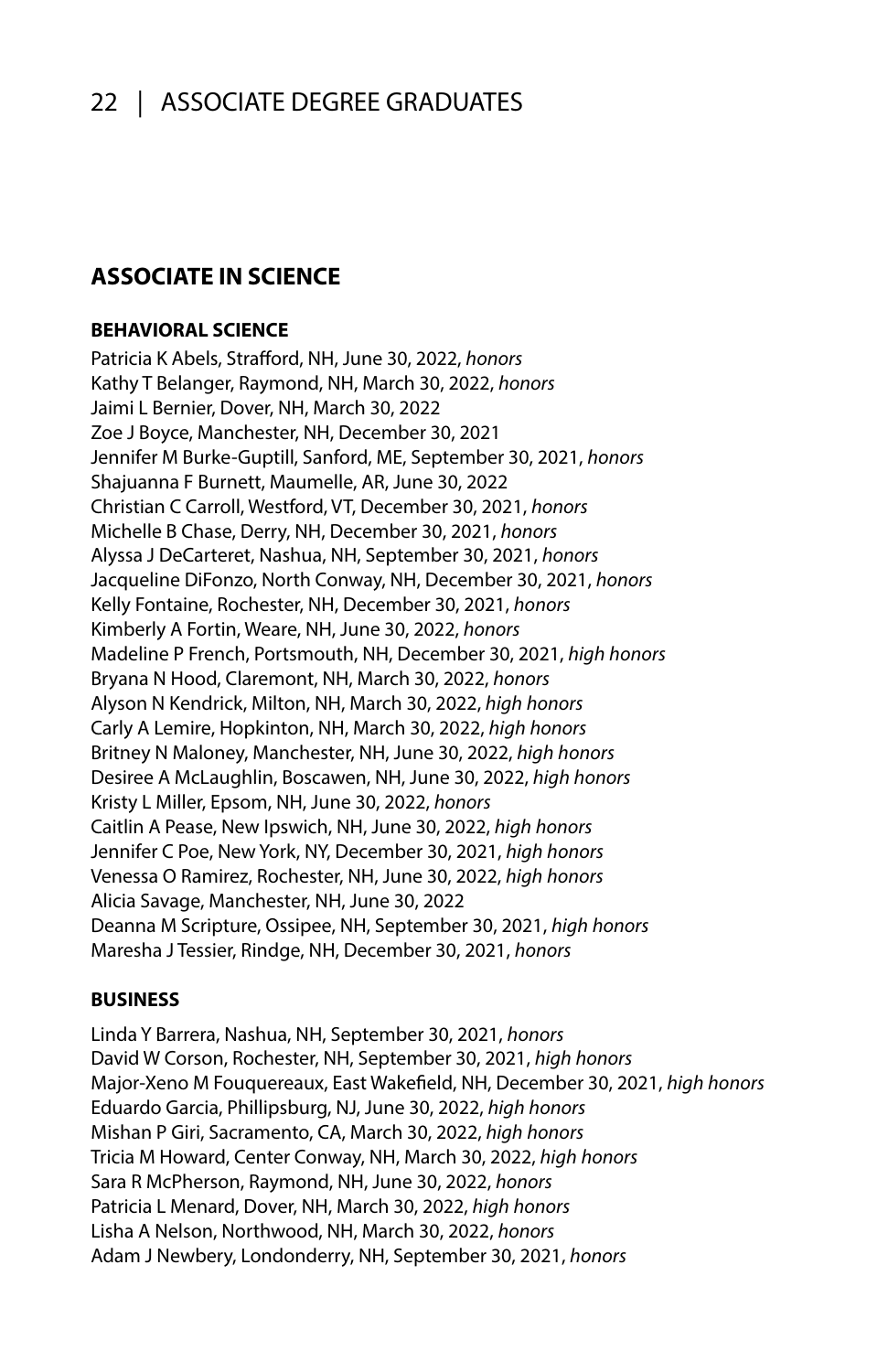# 23 | ASSOCIATE DEGREE GRADUATES

#### **BUSINESS (Continued)**

Andrew J Odor, Rochester, NH, March 30, 2022 Courtney A Rorick, Epsom, NH, March 30, 2022, *honors* Gina M Smith, Claremont, NH, September 30, 2021 Sean M Sunderlin, Kittery, ME, June 30, 2022, *high honors* Demari T Taylor, Crestview, FL, March 30, 2022, *high honors* Diana C Valencia, Nashua, NH, September 30, 2021 Megan E Wood, Woodsville, NH, March 30, 2022

#### **COMMUNICATION SCIENCES AND DISORDERS**

Jennifer L Carlton-Crowley, Merrimack, NH, December 30, 2021, *high honors* Michelle R Currier, Gilford, NH, December 30, 2021, *high honors* Wendy A Laroche, Concord, NH, June 30, 2022 Lisa A Leuci, Weare, NH, September 30, 2021, *high honors* Emily S Moon, Naples, ME, June 30, 2022, *high honors* Sable E Muzzey, Tilton, NH, December 30, 2021, *honors* Mary N Robertson, Newport, NH, September 30, 2021, *honors*

#### **EARLY CHILDHOOD EDUCATION**

Jessica R Cimmino, Dover, NH, September 30, 2021, *high honors* Tanya M DeBoisbriand, Kensington, NH, June 30, 2022, *honors* Aimie L Gerard-Percy, Moultonborough, NH, December 30, 2021 Colleen M Hahnen, Londonderry, NH, December 30, 2021 Janice L Knepp, Wolfeboro, NH, March 30, 2022, *honors* Tara Y Lafountain, Swanzey, NH, June 30, 2022, *high honors* Stephanie L Locke, Epsom, NH, September 30, 2021 Katie Marrero, North Hampton, NH, December 30, 2021 Jennifer A Murphy, Lebanon, ME, June 30, 2022, *honors* Erin M O'Dea, Stratham, NH, March 30, 2022, *honors* Jessica T Palazzola, Allenstown, NH, June 30, 2022 Koral A St. Onge, Laconia, NH, June 30, 2022, *honors*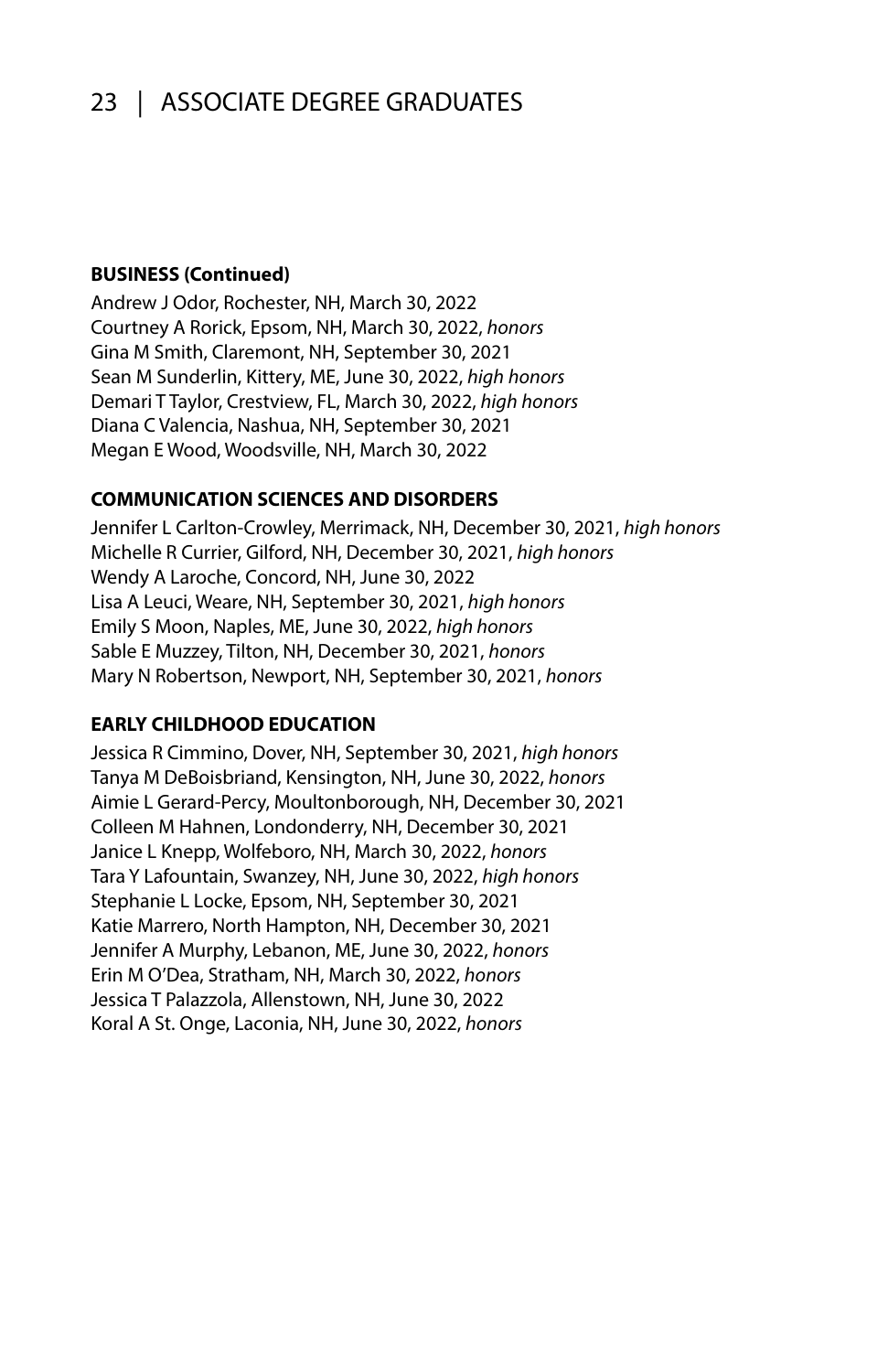### 24 | WELCOME TO THE ALUMNI ASSOCIATION

Dear Class of 2022,

Congratulations – you did it!

On behalf of thousands of proud Granite State alumni, it is my great honor to welcome you to the alumni community. To reach this day, you have demonstrated most admirable qualities of commitment, creativity, curiosity, and drive; each will serve you well in every aspect of your life.

Since 1972, graduates like you have helped make a difference in the lives of others while advancing personal and professional goals. In fact, the College's vision and mission are propelled by inspiring stories of student success.

Today, we are moving forward with new initiatives and with greater visibility. Our commitment to you is lifelong. We will reach out occasionally to share exciting updates, opportunities for Alumni Advisory Board involvement, and to offer further career and professional development training and support.

Congratulations again. We wish you the best in your future endeavors and look forward to supporting your journey in new ways.

Sincerely,

Night fund

Nicole Ferrell, M.Ed. *Marketing Specialist and Alumni Relations Coordinator*

There are many meaningful ways you can stay engaged with Granite State College:

**Share Your Story** | granite.edu/class-notes Tell us your Granite State story or share an update.

**Attend an Event** | granite.edu/alumni Stay connected by joining us for a social, networking, or professional event.

**Tell a Friend** | Encourage a friend to visit granite.edu to learn more about Granite State's high quality programs.

**Pay It Forward** | granite.edu/give Every contribution provides deserving students with scholarship funding.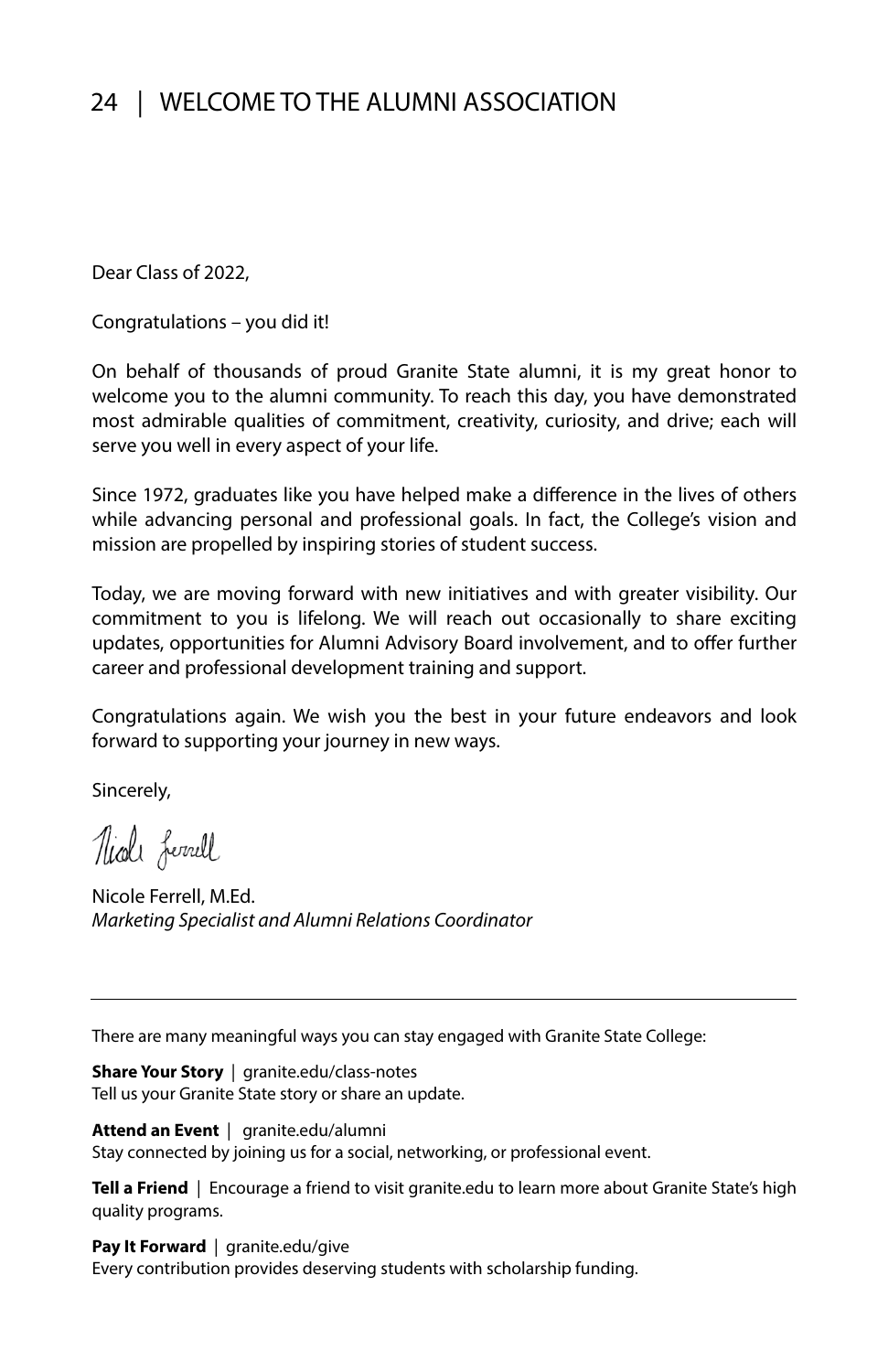# 25 | USNH BOARD OF TRUSTEES

#### **UNIVERSITY SYSTEM OF NEW HAMPSHIRE BOARD OF TRUSTEES**

#### *Officers of the Board*

Joseph Morone, *Chair* James Burnett, III, *Vice Chair* Kassandra Spanos Ardinger, *Secretary*

#### *Members of the Board*

Amy Begg Todd Black José Calvo, *USNH Student Trustee* M. Jacqueline Eastwood James P. Gray, *Senator* Cathy J. Green George S. Hansel Kevin Knarr Rick Ladd, *Representative* Alana D. Lehouillier Mackenzie M. Murphy, *GSC Alumni Trustee* Mike Pilot J. Morgan Rutman Gregg R. Tewksbury Christiana Thornton Alexander J. Walker, Jr. David A. Westover

#### *Ex-officio Members of the Board*

The Honorable Christopher Sununu, *Governor*

Dr. Donald Birx *President - Plymouth State University* 

Dr. James Dean, Jr. *President - University of New Hampshire*

Frank Edelblut *Commissioner of Education*

Shawn N. Jasper, *Commissioner - NH Department of Agriculture, Markets and Food*

Dr. Melinda Treadwell *President - Keene State College*